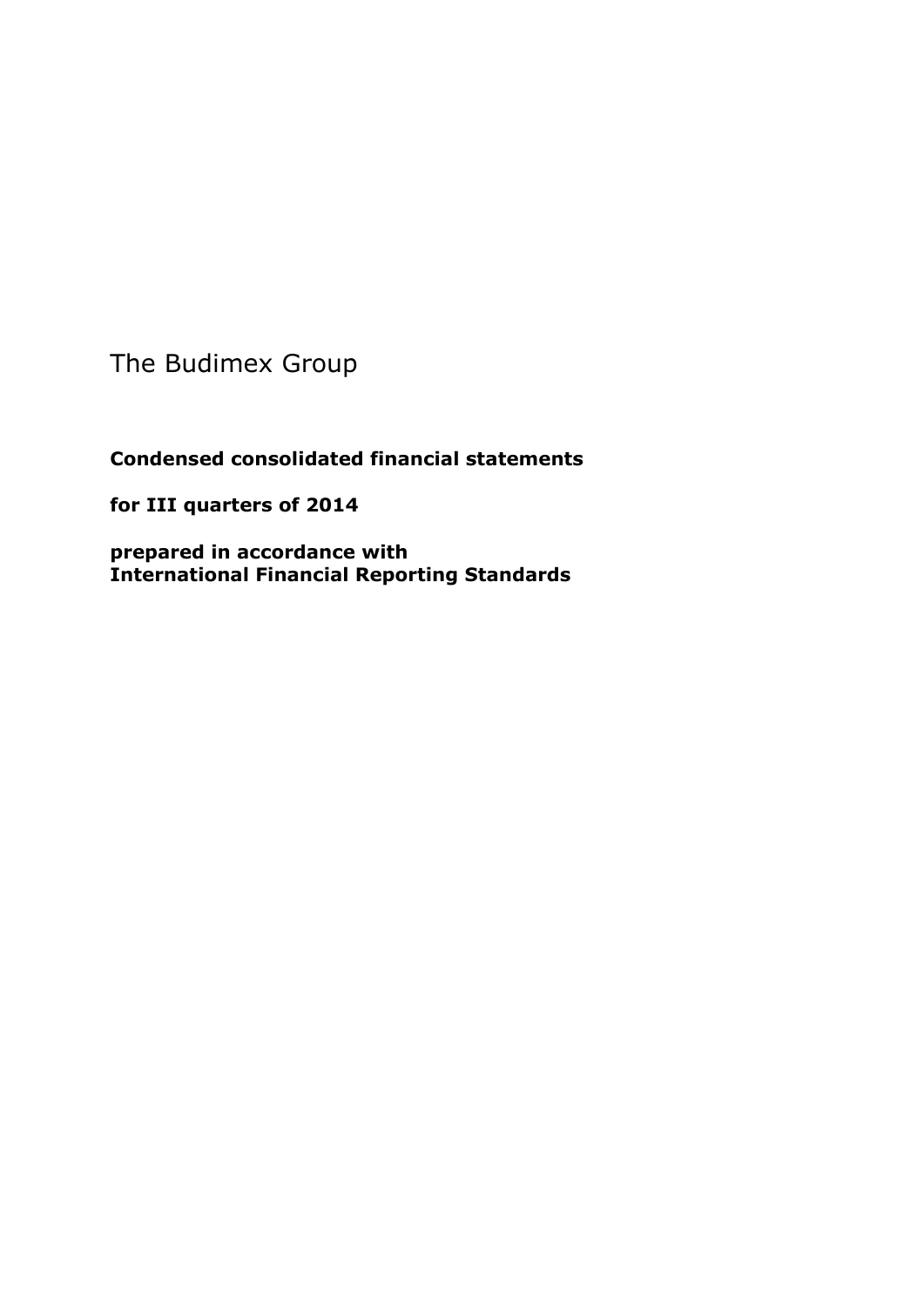### **Table of contents**

| 1.   | Organization of the Budimex Group and changes in the Group structure  10                    |
|------|---------------------------------------------------------------------------------------------|
| 1.1. |                                                                                             |
| 1.2. |                                                                                             |
| 1.3. | Description of changes in the composition of the Group together with indication of their    |
|      |                                                                                             |
| 2.   |                                                                                             |
| 3.   | Principles applied for the purpose of preparation of financial statements  11               |
| 3.1. | Accounting policies and basis of preparing the consolidated financial statements of the     |
|      |                                                                                             |
| 3.2. | Changes in accounting policies and the method of preparation of financial statements 13     |
| 3.3. |                                                                                             |
| 3.4. |                                                                                             |
| 4.   | Description of factors and events which had a material effect on a financial result of the  |
|      |                                                                                             |
| 5.   |                                                                                             |
| 6.   |                                                                                             |
| 7.   | Factors which will affect results achieved by the Group in a period covering at least the   |
|      |                                                                                             |
| 8.   | The main events in the third quarter of 2014 and significant events after                   |
|      |                                                                                             |
| 9.   |                                                                                             |
| 10.  | The Management Board's position on the feasibility of results stated in the financial       |
|      | forecasts published earlier for the year in view of the financial results presented in the  |
|      |                                                                                             |
| 11.  | Statement of ownership of shares of Budimex SA or rights to such shares held by the         |
|      | managing or supervisory persons of Budimex SA as at the date of publication of this         |
|      | report together with indication of changes in the ownership in the third quarter of 2014 22 |
| 12.  | Proceedings pending as at 30 September 2014 before court, competent arbitration body        |
|      |                                                                                             |
| 13.  |                                                                                             |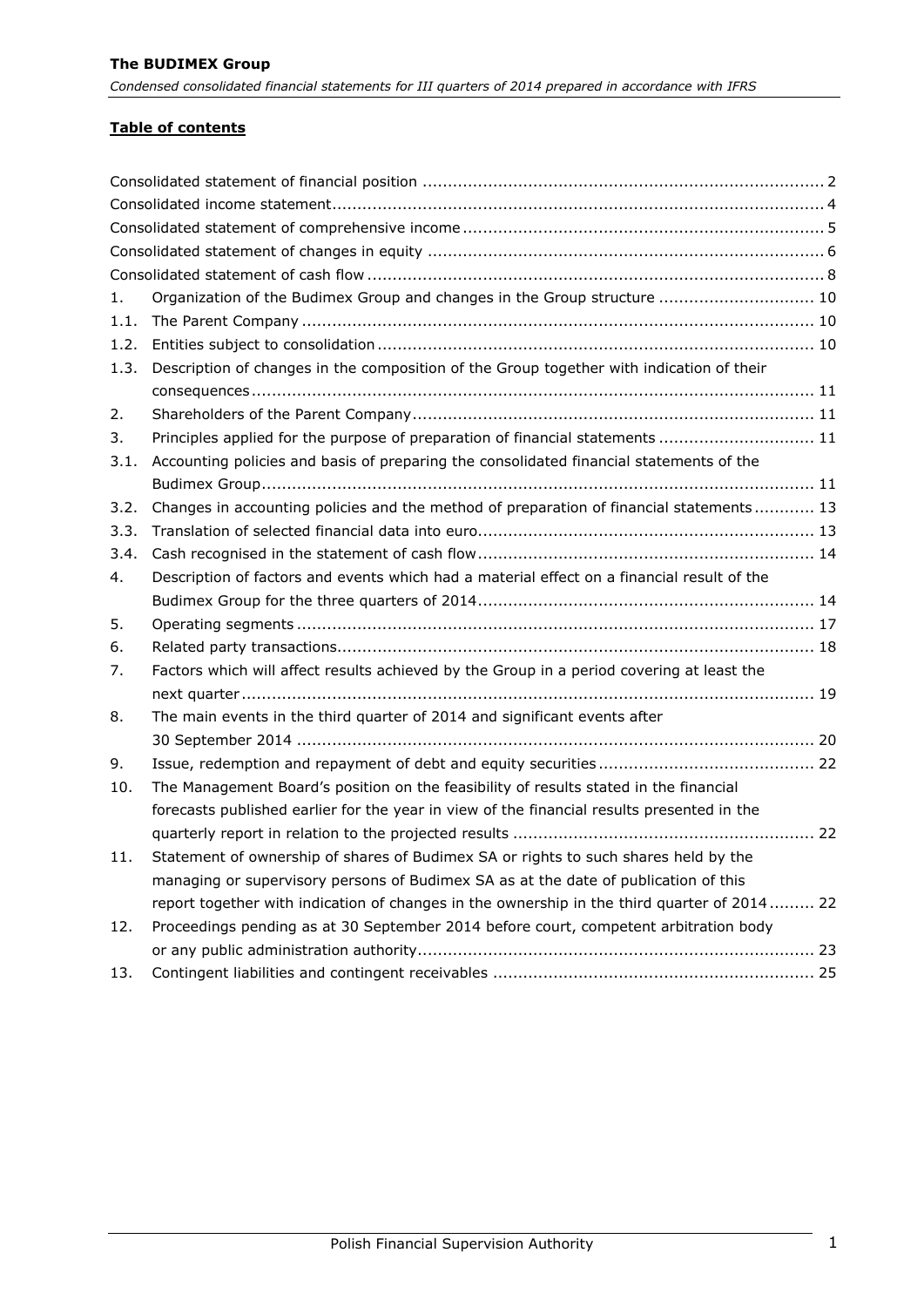*Condensed consolidated financial statements for III quarters of 2014 prepared in accordance with IFRS*

#### <span id="page-2-0"></span>**Consolidated statement of financial position**

| <b>ASSETS</b>                                                                         | 30 September<br>2014 | 31 December<br>2013 |
|---------------------------------------------------------------------------------------|----------------------|---------------------|
|                                                                                       | (PLN thousands)      | (PLN thousands)     |
| <b>Non-current assets</b>                                                             |                      |                     |
| Property, plant and equipment                                                         | 83 926               | 83 755              |
| Investment properties                                                                 | 23 232               | 24 529              |
| Intangible assets                                                                     | 4 4 9 4              | 4 106               |
| Goodwill                                                                              | 73 237               | 73 237              |
| Equity accounted investments                                                          | 1908                 | 3 5 1 8             |
| Available-for-sale financial assets                                                   | 8 3 7 6              | 8 3 8 1             |
| Retentions for construction contracts                                                 | 26 361               | 24 804              |
| Trade and other long-term receivables                                                 | 22 540               | 20 703              |
| Receivables from concession agreement                                                 | 45 100               | 22 376              |
| Derivative financial instruments                                                      |                      | 692                 |
| Long-term prepayments and deferred costs                                              | 5 7 3 0              | 4 793               |
| Deferred tax asset                                                                    | 358 130              | 351 336             |
| <b>Total non-current assets</b>                                                       | 653 034              | 622 230             |
| <b>Current assets</b>                                                                 |                      |                     |
| Inventories                                                                           | 633 583              | 697 046             |
| Loans granted and other financial assets                                              | 13 380               | 3 1 6 4             |
| Trade and other receivables                                                           | 735 110              | 525 675             |
| Retentions for construction contracts                                                 | 8 8 3 5              | 18 217              |
| Amounts due and receivable from customers (investors) under<br>construction contracts | 328 362              | 146 630             |
| Current tax receivable                                                                | 505                  | 331                 |
| Derivative financial instruments                                                      | 567                  | 131                 |
| Cash and cash equivalents                                                             | 1 285 765            | 1 658 783           |
| Short-term prepayments and deferred costs                                             | 12 710               | 14 546              |
| <b>Total current assets</b>                                                           | 3018817              | 3 064 523           |
| <b>TOTAL ASSETS</b>                                                                   | 3671851              | 3 686 753           |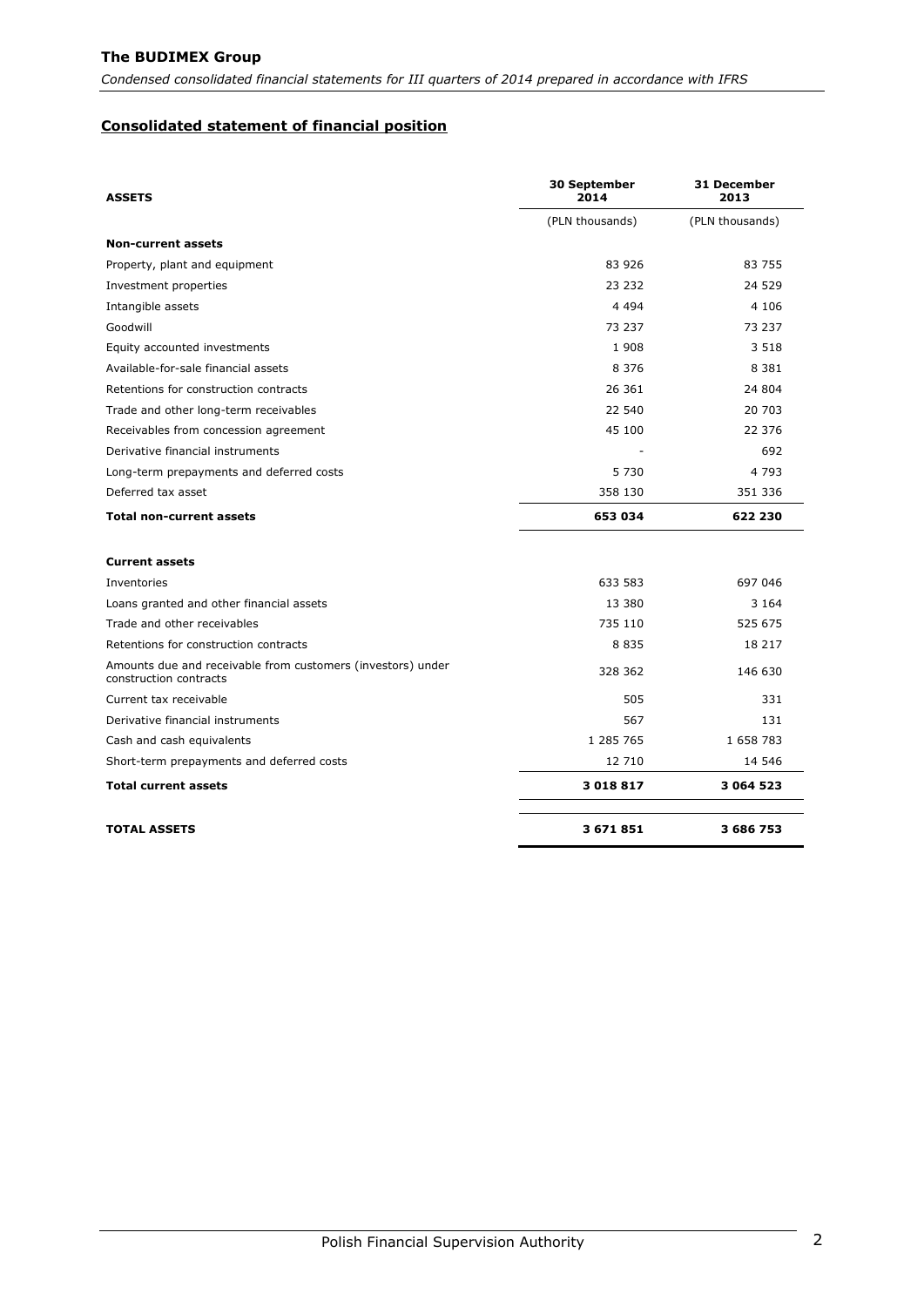*Condensed consolidated financial statements for III quarters of 2014 prepared in accordance with IFRS*

# **Consolidated statement of financial position (cont.)**

| <b>EQUITY AND LIABILITIES</b>                                                               | 30 September<br>2014 | 31 December<br>2013 |
|---------------------------------------------------------------------------------------------|----------------------|---------------------|
|                                                                                             | (PLN thousands)      | (PLN thousands)     |
| Shareholders' equity                                                                        |                      |                     |
| Shareholders' equity attributable to the shareholders of the<br><b>Parent Company</b>       |                      |                     |
| Share capital                                                                               | 145 848              | 145 848             |
| Share premium                                                                               | 87 163               | 87 163              |
| Other reserves                                                                              | 5 5 8 6              | 4 5 8 4             |
| Foreign exchange differences on translation of foreign operations                           | 5 1 9 9              | 5 1 0 1             |
| Retained earnings/(losses)                                                                  | 215 898              | 383 627             |
| Total shareholders' equity attributable to the shareholders of the<br><b>Parent Company</b> | 459 694              | 626 323             |
| Non-controlling interests                                                                   | 20 077               | 18852               |
| Total shareholders' equity, incl. non-controlling interests                                 | 479 771              | 645 175             |
| <b>Liabilities</b>                                                                          |                      |                     |
| <b>Non-current liabilities</b>                                                              |                      |                     |
| Loans, borrowings and other external sources of finance                                     | 46 895               | 34 355              |
| Retentions for construction contracts                                                       | 167 243              | 161 347             |
| Provision for long-term liabilities and other charges                                       | 180 326              | 147 676             |
| Long-term retirement benefits and similar obligations                                       | 4 3 8 1              | 4 3 8 1             |
| Derivative financial instruments                                                            | 2 235                | 226                 |
| <b>Total non-current liabilities</b>                                                        | 401 080              | 347985              |
| <b>Current liabilities</b>                                                                  |                      |                     |
| Loans, borrowings and other external sources of finance                                     | 20 799               | 19 729              |
| Trade and other payables                                                                    | 1 223 261            | 1 217 984           |
| Retentions for construction contracts                                                       | 197 874              | 189 466             |
| Amounts due and payable to customers (investors) under construction<br>contracts            | 715 559              | 689 915             |
| Prepayments received                                                                        | 312 276              | 276 325             |
| Provision for short-term liabilities and other charges                                      | 108 902              | 120 126             |
| Current tax payable                                                                         | 9 9 4 1              | 16 147              |
| Short-term retirement benefits and similar obligations                                      | 1 1 1 7              | 1 1 1 7             |
| Derivative financial instruments                                                            | 797                  | 499                 |
| Short-term accruals                                                                         | 195 583              | 156 931             |
| Short-term deferred income                                                                  | 4891                 | 5 3 5 4             |
| <b>Total current liabilities</b>                                                            | 2 791 000            | 2 693 593           |
| <b>Total liabilities</b>                                                                    | 3 192 080            | 3 041 578           |
| TOTAL EQUITY AND LIABILITIES                                                                | 3 671 851            | 3 686 753           |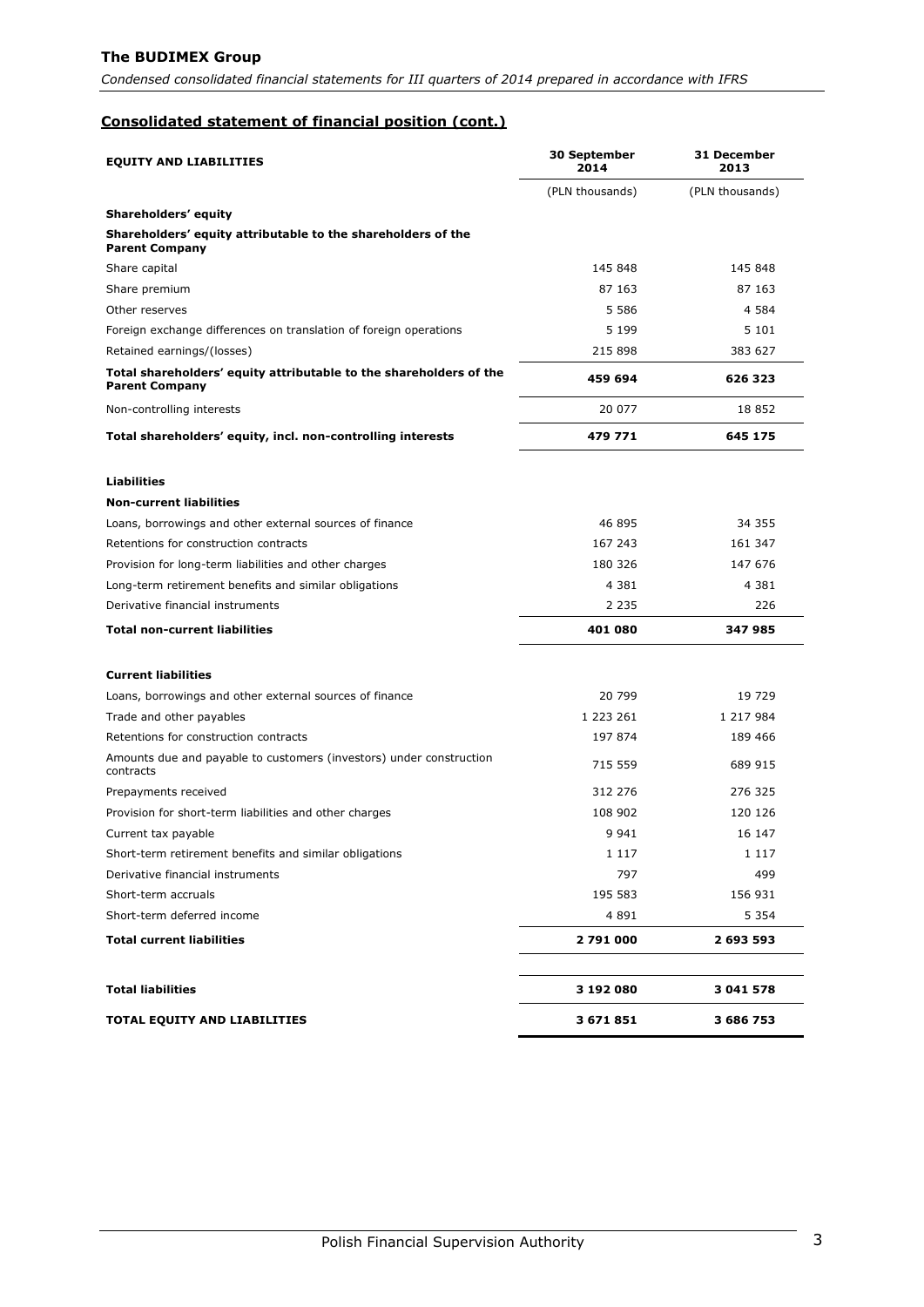#### <span id="page-4-0"></span>**Consolidated income statement**

|                                                                                                         | 9-month<br>period ended | 3-month<br>period ended | 9-month<br>period ended | 3-month<br>period ended |
|---------------------------------------------------------------------------------------------------------|-------------------------|-------------------------|-------------------------|-------------------------|
|                                                                                                         |                         | 30 September 2014       |                         | 30 September 2013       |
|                                                                                                         | (PLN thousands)         | (PLN thousands)         | (PLN thousands)         | (PLN thousands)         |
| <b>Continuing operations</b>                                                                            |                         |                         |                         |                         |
| Net sales of finished goods, goods for resale, raw<br>materials and services                            | 3 712 757               | 1 559 635               | 3 455 217               | 1 367 552               |
| Cost of finished goods, goods for resale, raw<br>materials and services sold                            | (3400506)               | (1456713)               | (3170178)               | (1264083)               |
| <b>Gross profit on sales</b>                                                                            | 312 251                 | 102922                  | 285 039                 | 103 469                 |
| Selling expenses                                                                                        | (19872)                 | (7734)                  | (20833)                 | (7498)                  |
| Administrative expenses                                                                                 | (128104)                | (41827)                 | (117039)                | (40316)                 |
| Other operating income                                                                                  | 42 941                  | 22 437                  | 32 898                  | 11 806                  |
| Other operating expenses                                                                                | (30982)                 | (9547)                  | (35044)                 | (15869)                 |
| Gains/ (losses) on derivative financial instruments                                                     | 91                      | 83                      | (1294)                  | 3 5 0 6                 |
| <b>Operating profit</b>                                                                                 | 176 325                 | 66 334                  | 143 727                 | 55 098                  |
| Finance income                                                                                          | 29 839                  | 9 6 7 9                 | 21 485                  | 6 2 6 0                 |
| Finance costs                                                                                           | (29000)                 | (12601)                 | (20718)                 | (5594)                  |
| (Losses) on derivative financial instruments                                                            | (3 220)                 | (1333)                  |                         |                         |
| Share of results of equity accounted companies                                                          | (1683)                  | (8)                     | (2628)                  | (1111)                  |
| <b>Profit before tax</b>                                                                                | 172 261                 | 62 071                  | 141866                  | 54 653                  |
| Income tax                                                                                              | (36 233)                | (13483)                 | (30344)                 | (10982)                 |
| Net profit from continuing operations                                                                   | 136 028                 | 48 588                  | 111 522                 | 43 671                  |
| Net profit for the period                                                                               | 136 028                 | 48 588                  | 111 522                 | 43 671                  |
| Of which:                                                                                               |                         |                         |                         |                         |
| Attributable to the shareholders of the Parent<br>Company                                               | 134 803                 | 47 891                  | 110 983                 | 43 182                  |
| Attributable to non-controlling interest                                                                | 1 2 2 5                 | 697                     | 539                     | 489                     |
| Basic and diluted earnings per share attributable to<br>the shareholders of the Parent Company (in PLN) | 5.28                    | 1.88                    | 4.35                    | 1.69                    |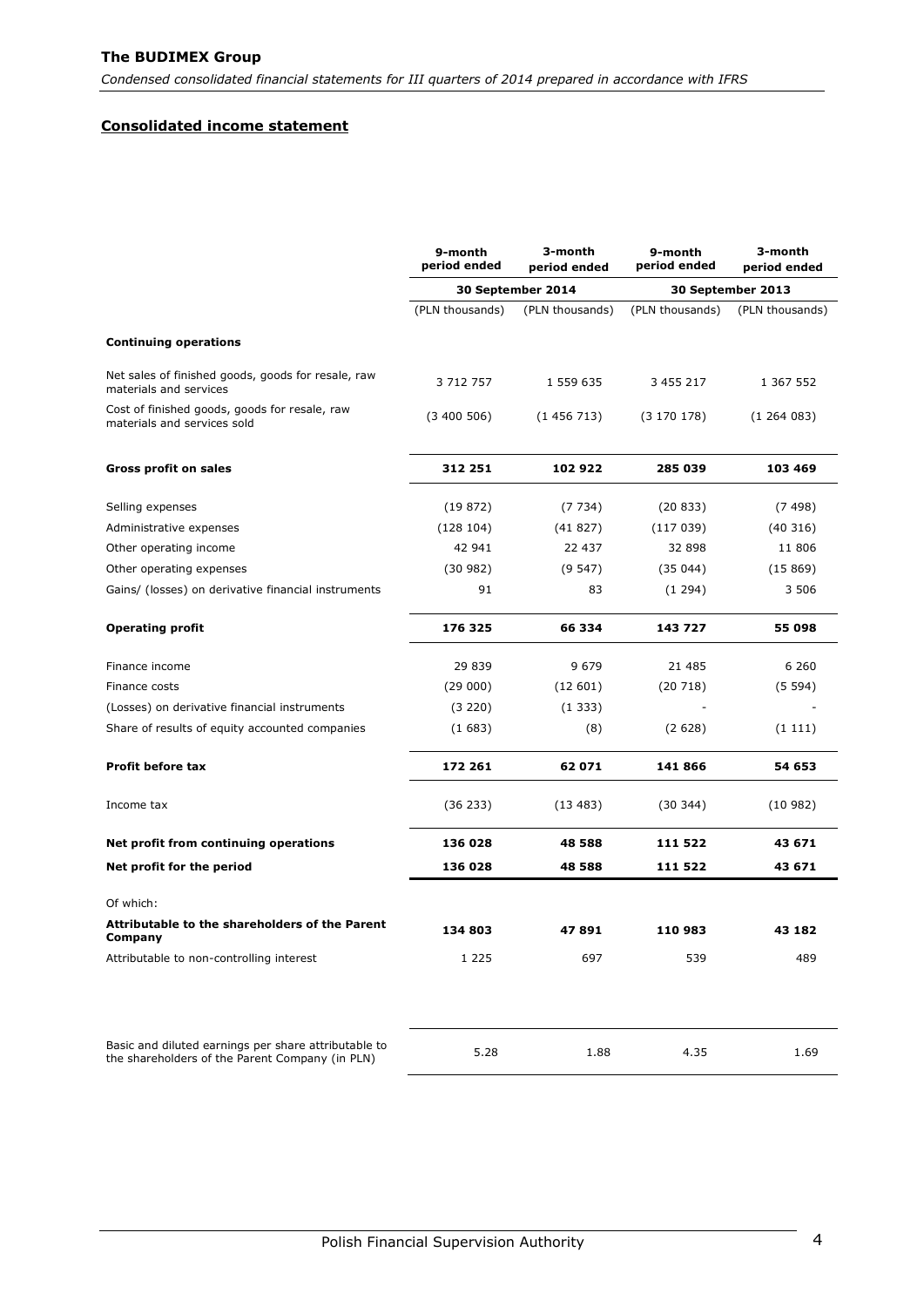*Condensed consolidated financial statements for III quarters of 2014 prepared in accordance with IFRS*

## <span id="page-5-0"></span>**Consolidated statement of comprehensive income**

|                                                                      | 9-month<br>period ended | 3-month<br>period ended | 9-month<br>period ended | 3-month<br>period ended |
|----------------------------------------------------------------------|-------------------------|-------------------------|-------------------------|-------------------------|
|                                                                      | 30 September 2014       |                         |                         | 30 September 2013       |
|                                                                      | (PLN thousands)         | (PLN thousands)         | (PLN thousands)         | (PLN thousands)         |
| Net profit for the period                                            | 136 028                 | 48 588                  | 111 522                 | 43 671                  |
| Other comprehensive income/(loss) for the<br>period, which:          |                         |                         |                         |                         |
| Will be subsequently reclassified to profit or loss:                 |                         |                         |                         |                         |
| Foreign exchange differences on translation of foreign<br>operations | 98                      | 82                      | (193)                   | (418)                   |
| Deferred tax related to components of other<br>comprehensive income  |                         |                         |                         |                         |
| Will not be subsequently reclassified to profit or loss:             |                         |                         |                         |                         |
| Actuarial gains/(losses)                                             |                         |                         |                         |                         |
| Deferred tax related to components of other<br>comprehensive income  |                         |                         |                         |                         |
| Other comprehensive income/(loss), net of tax                        | 98                      | 82                      | (193)                   | (418)                   |
| Total comprehensive income for the period                            | 136 126                 | 48 670                  | 111 329                 | 43 253                  |
| Of which:                                                            |                         |                         |                         |                         |
| Attributable to the shareholders of the Parent<br>Company            | 134 901                 | 47973                   | 110 790                 | 42764                   |
| Attributable to non-controlling interests                            | 1 2 2 5                 | 697                     | 539                     | 489                     |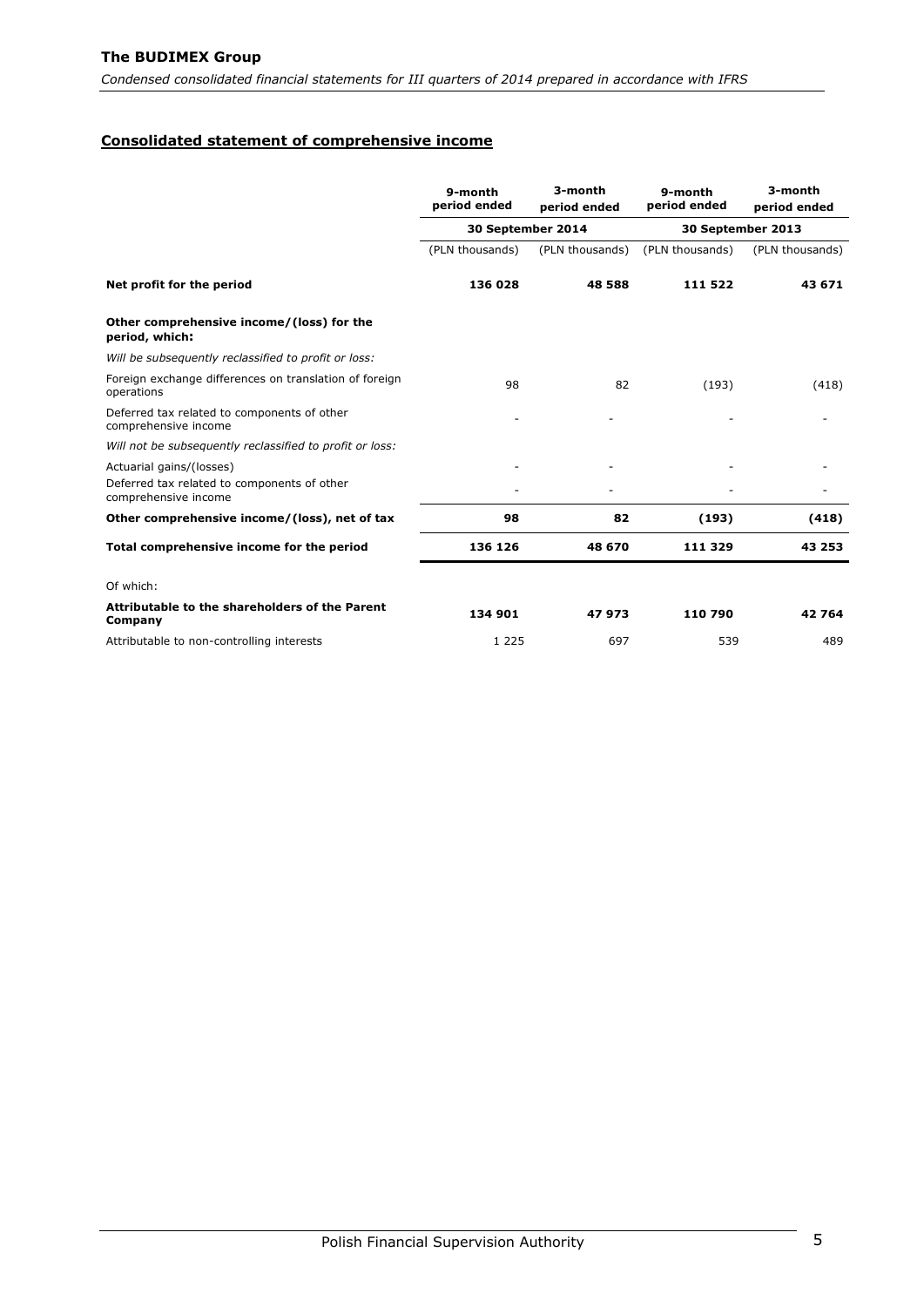#### **Consolidated statement of changes in equity**

<span id="page-6-0"></span>

|                                              | Equity attributable to the shareholders of the Parent Company |                          |                          |                                    |                                                           |                          |                    | Non-<br>controlling<br>interests | <b>Total equity</b> |
|----------------------------------------------|---------------------------------------------------------------|--------------------------|--------------------------|------------------------------------|-----------------------------------------------------------|--------------------------|--------------------|----------------------------------|---------------------|
|                                              | <b>Share</b><br>capital                                       | <b>Share</b>             |                          | <b>Other reserves</b>              | Foreign<br>exchange                                       | Retained<br>earnings     | <b>Total</b>       |                                  |                     |
|                                              |                                                               | premium                  | Share-based<br>payments  | <b>Actuarial</b><br>gains/(losses) | differences on<br>translation of<br>foreign<br>operations |                          |                    |                                  |                     |
|                                              | (PLN<br>thousands)                                            | (PLN<br>thousands)       | (PLN<br>thousands)       | (PLN<br>thousands)                 | (PLN<br>thousands)                                        | (PLN<br>thousands)       | (PLN<br>thousands) | (PLN<br>thousands)               | (PLN<br>thousands)  |
| Balance as at 1 January 2014                 | 145 848                                                       | 87 163                   | 5370                     | (786)                              | 5 1 0 1                                                   | 383 627                  | 626 323            | 18852                            | 645 175             |
| Profit for the period                        |                                                               |                          | ٠                        |                                    |                                                           | 134 803                  | 134 803            | 1 2 2 5                          | 136 028             |
| Other comprehensive income                   |                                                               | ٠                        | $\overline{\phantom{a}}$ | ۰                                  | 98                                                        | ٠                        | 98                 | $\overline{\phantom{m}}$         | 98                  |
| Total comprehensive income for<br>the period |                                                               | $\overline{\phantom{a}}$ | $\blacksquare$           | $\blacksquare$                     | 98                                                        | 134 803                  | 134 901            | 1 2 2 5                          | 136 126             |
| <b>Dividends</b>                             |                                                               | ۰                        | $\overline{\phantom{a}}$ | $\overline{\phantom{a}}$           | $\sim$                                                    | (302 532)                | (302532)           | $\overline{\phantom{a}}$         | (302532)            |
| Share based payments                         |                                                               | $\sim$                   | 1 0 0 2                  | ٠                                  |                                                           | $\overline{\phantom{a}}$ | 1 0 0 2            | ٠                                | 1 002               |
| <b>Balance as at 30 September</b><br>2014    | 145 848                                                       | 87 163                   | 6372                     | (786)                              | 5 1 9 9                                                   | 215 898                  | 459 694            | 20 077                           | 479 771             |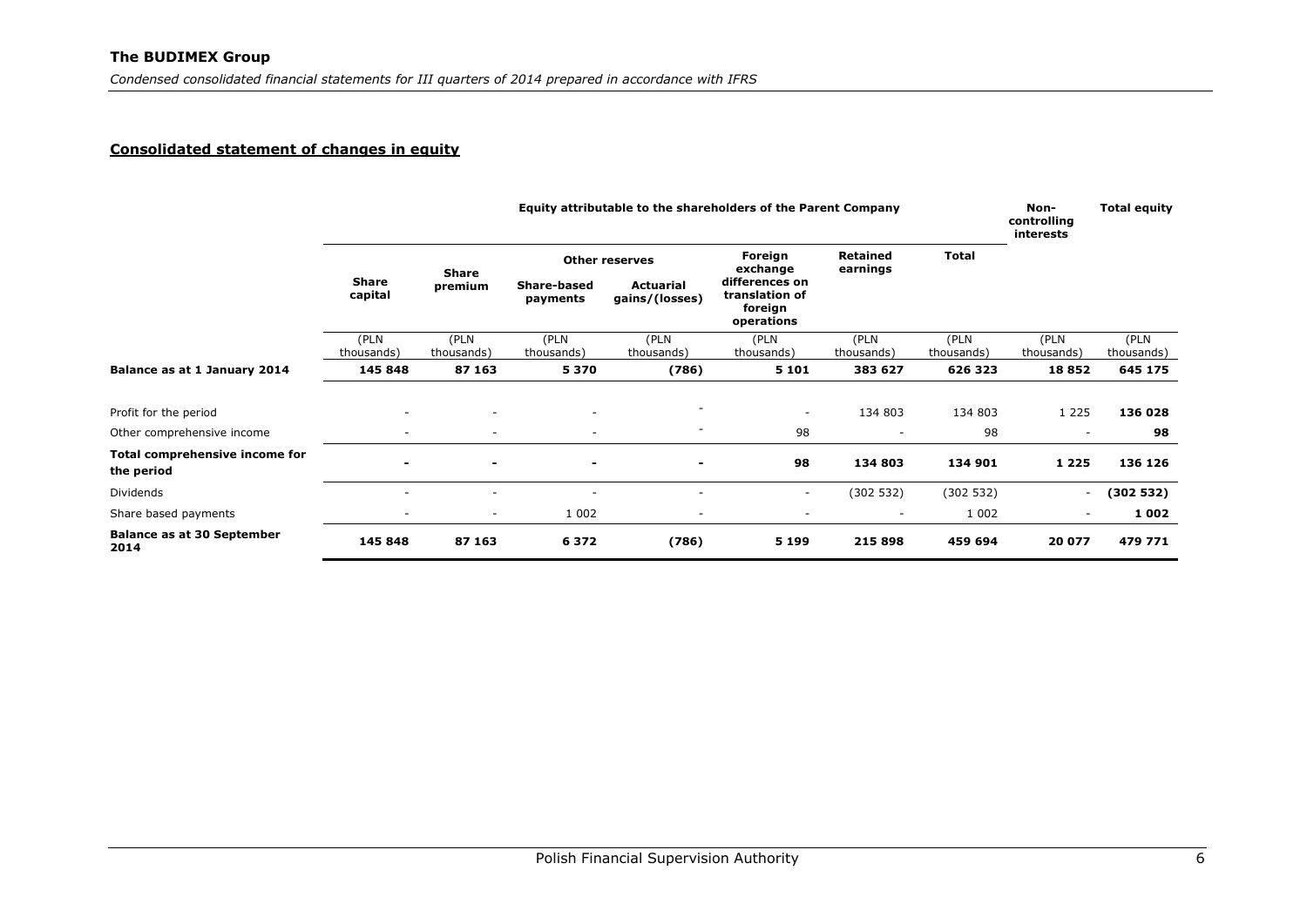## **Consolidated statement of changes in equity (cont.)**

|                                                              | Equity attributable to the shareholders of the Parent Company |                         |                                |                                        |                                                                       |                    |                    | Non-<br>controlling<br>interests | <b>Total equity</b> |
|--------------------------------------------------------------|---------------------------------------------------------------|-------------------------|--------------------------------|----------------------------------------|-----------------------------------------------------------------------|--------------------|--------------------|----------------------------------|---------------------|
|                                                              |                                                               |                         | <b>Other reserves</b>          |                                        | Foreign                                                               | <b>Retained</b>    | <b>Total</b>       |                                  |                     |
|                                                              | <b>Share capital</b>                                          | <b>Share</b><br>premium | <b>Share-based</b><br>payments | <b>Actuarial</b><br>gains/<br>(losses) | exchange<br>differences on<br>translation of<br>foreign<br>operations | earnings           |                    |                                  |                     |
|                                                              | (PLN<br>thousands)                                            | (PLN<br>thousands)      | (PLN<br>thousands)             | (PLN<br>thousands)                     | (PLN<br>thousands)                                                    | (PLN<br>thousands) | (PLN<br>thousands) | (PLN<br>thousands)               | (PLN<br>thousands)  |
| Balance as at 1 January 2013                                 | 145 848                                                       | 234 799                 | 2705                           | $\overline{\phantom{a}}$               | 2 1 9 0                                                               | 47588              | 433 130            | $\overline{\phantom{a}}$         | 433 130             |
|                                                              |                                                               |                         |                                |                                        |                                                                       |                    |                    |                                  |                     |
| Profit for the period                                        |                                                               |                         |                                |                                        |                                                                       | 110 983            | 110 983            | 539                              | 111 522             |
| Other comprehensive income                                   |                                                               |                         |                                |                                        | (193)                                                                 |                    | (193)              | $\sim$                           | (193)               |
| Total comprehensive income for<br>the period                 |                                                               |                         |                                |                                        | (193)                                                                 | 110 983            | 110 790            | 539                              | 111 329             |
| Change in the Group composition                              | $\sim$                                                        | $\sim$                  | ÷.                             | ٠                                      | $\overline{\phantom{a}}$                                              | $\sim$             | $\sim$             | 16 277                           | 16 277              |
| Dividends                                                    | $\sim$                                                        | $\sim$                  | $\overline{\phantom{a}}$       | $\overline{\phantom{m}}$               | $\overline{\phantom{a}}$                                              | (112077)           | (112077)           | $\overline{\phantom{a}}$         | (112077)            |
| Balance as at 30 September 2013                              | 145 848                                                       | 234 799                 | 2705                           | $\blacksquare$                         | 1997                                                                  | 46 494             | 431 843            | 16816                            | 448 659             |
| Profit for the period                                        |                                                               |                         |                                |                                        |                                                                       | 189 497            | 189 497            | 281                              | 189 778             |
| Other comprehensive income                                   |                                                               |                         | $\overline{\phantom{a}}$       | (786)                                  | 3 1 0 4                                                               |                    | 2 3 1 8            | $\overline{\phantom{a}}$         | 2 3 1 8             |
| Total comprehensive income for<br>the period                 |                                                               |                         | $\blacksquare$                 | (786)                                  | 3 1 0 4                                                               | 189 497            | 191 815            | 281                              | 192 096             |
| Loss coverage                                                | $\sim$                                                        | (147636)                |                                |                                        | ۰                                                                     | 147 636            | ÷,                 |                                  |                     |
| Share based payments                                         |                                                               |                         | 2 6 6 5                        |                                        |                                                                       |                    | 2 6 6 5            |                                  | 2 6 6 5             |
| Change in recognition method of non-<br>controlling interest |                                                               |                         |                                |                                        |                                                                       |                    |                    | 1 7 5 5                          | 1755                |
| Balance as at 31 December 2013                               | 145 848                                                       | 87 163                  | 5 3 7 0                        | (786)                                  | 5 1 0 1                                                               | 383 627            | 626 323            | 18852                            | 645 175             |
|                                                              |                                                               |                         |                                |                                        |                                                                       |                    |                    |                                  |                     |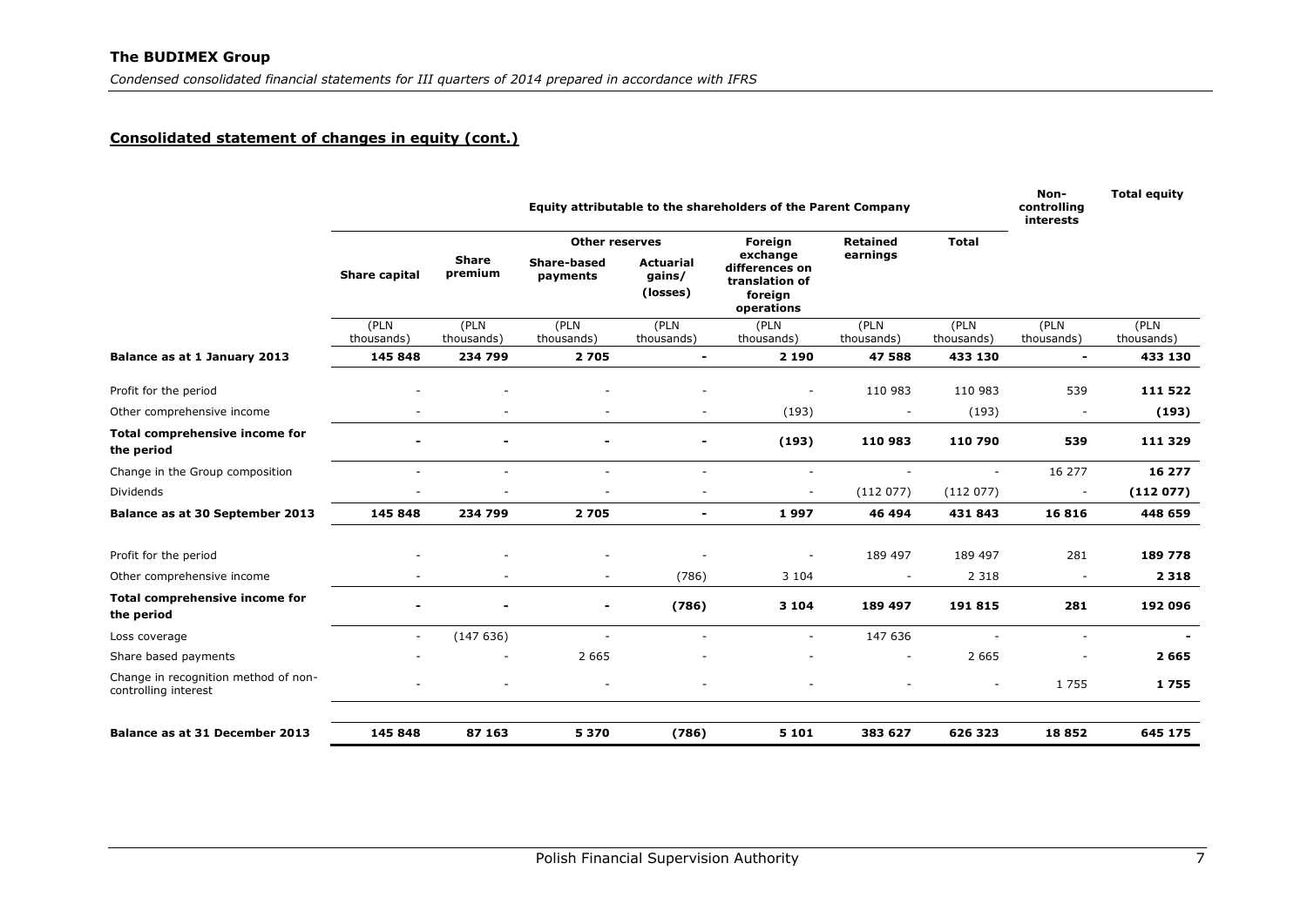# <span id="page-8-0"></span>**Consolidated statement of cash flow**

|                                                                                                                   |                 | 9-month period<br>ended 30 September |
|-------------------------------------------------------------------------------------------------------------------|-----------------|--------------------------------------|
|                                                                                                                   | 2014            | 2013                                 |
|                                                                                                                   | (PLN thousands) | (PLN thousands)                      |
| <b>CASH FLOW FROM OPRATING ACTIVITIES</b>                                                                         |                 |                                      |
| Net profit before tax                                                                                             | 172 261         | 141 866                              |
| <b>Adjustments for:</b>                                                                                           |                 |                                      |
| Depreciation/ amortization                                                                                        | 17 331          | 22 068                               |
| Share of results of equity accounted companies                                                                    | 1 683           | 2 6 2 8                              |
| Foreign exchange (gains)/losses                                                                                   | (108)           | 340                                  |
| Interest and shares in profits (dividends)                                                                        | 266             | 1 3 2 7                              |
| (Gain)/ Loss on disposal of investments                                                                           | (1391)          | 2 0 2 5                              |
| Change in valuation of derivative financial instruments                                                           | 2889            | 4916                                 |
| Operating profit before changes in working capital                                                                | 192 931         | 175 170                              |
| Change in receivables and retentions for construction contracts                                                   | (226 261)       | (265684)                             |
| Change in inventories                                                                                             | 63 463          | 57 415                               |
| Change in provisions and liabilities arising from retirement benefits and similar<br>obligations                  | 21 4 26         | 11 080                               |
| Change in retentions for construction contracts and in liabilities, except for loan and<br>borrowings liabilities | 18 168          | (23975)                              |
| Change in accruals and deferred income                                                                            | 39 088          | (21619)                              |
| Change in amounts due and receivable under construction contracts                                                 | (156088)        | (127012)                             |
| Change in prepayments received                                                                                    | 35 951          | 79 105                               |
| Change in cash and cash equivalents of restricted use                                                             | (317)           | (7692)                               |
| Other adjustments                                                                                                 | 1803            | 390                                  |
| Cash used in operations                                                                                           | (9836)          | (122822)                             |
| Income tax paid                                                                                                   | (49 424)        | (22 324)                             |
| NET CASH USED IN OPERATING ACTIVITIES                                                                             | (59 260)        | (145146)                             |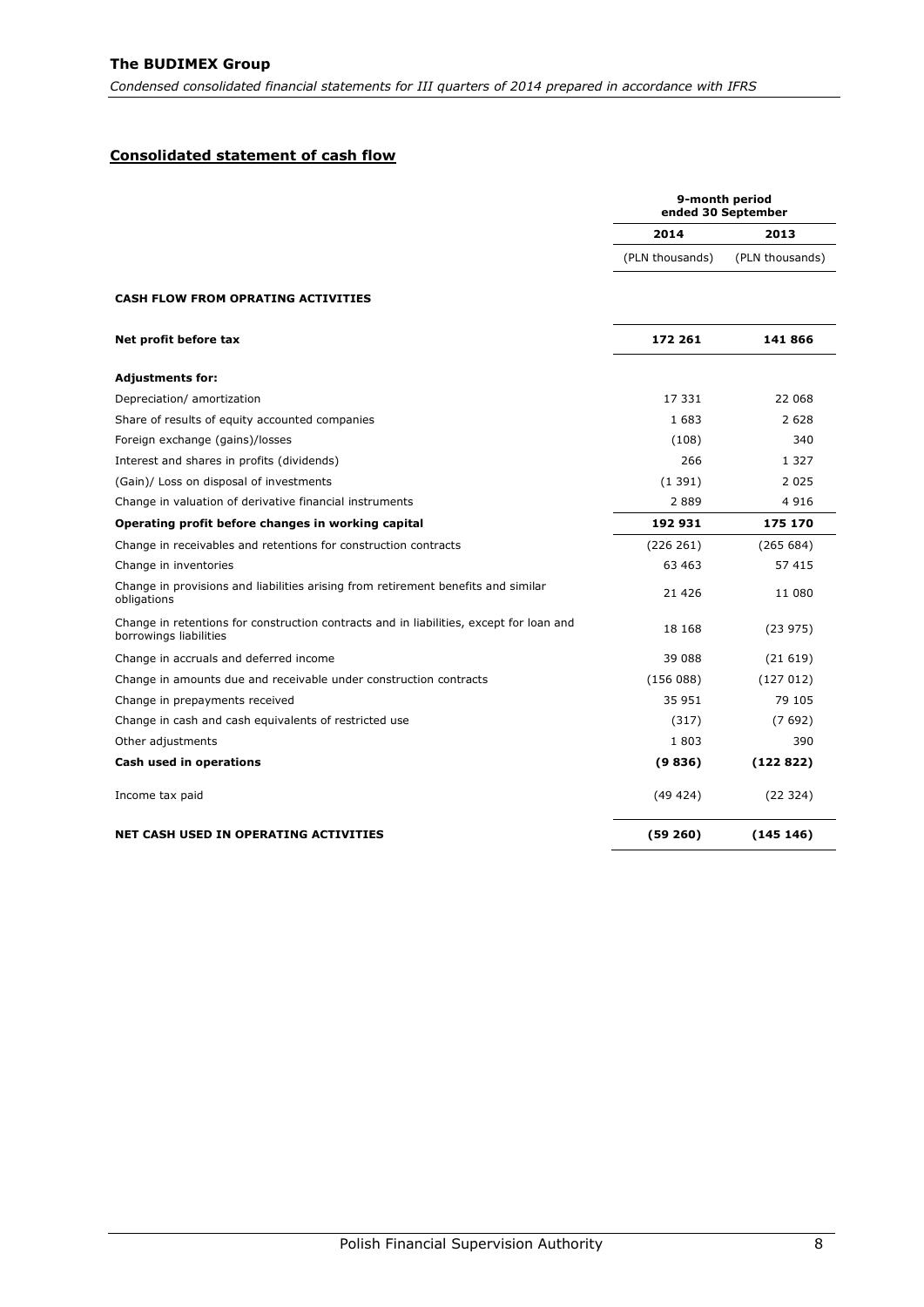# **Consolidated statement of cash flow (cont.)**

|                                                                      | 9-month period<br>ended 30 September |                 |  |
|----------------------------------------------------------------------|--------------------------------------|-----------------|--|
|                                                                      | 2014                                 | 2013            |  |
|                                                                      | (PLN thousands)                      | (PLN thousands) |  |
| <b>CASH FLOW FROM INVESTING ACTIVITIES</b>                           |                                      |                 |  |
| Sale of intangible assets and tangible fixed assets                  | 1 2 1 9                              | 1 508           |  |
| Purchase of intangible assets and tangible fixed assets              | (11 273)                             | (7929)          |  |
| Sale of investment property                                          | 1 5 3 0                              |                 |  |
| Proceeds from disposal of subsidiaries                               | 2 0 2 8                              |                 |  |
| Purchase of available-for-sale financial assets                      |                                      | (100)           |  |
| Purchase of shares in subsidiaries                                   |                                      | (4936)          |  |
| Loans granted                                                        | (21413)                              | (3111)          |  |
| Repayment of loans granted                                           | 8820                                 |                 |  |
| Interest received                                                    | 576                                  |                 |  |
| Dividends received                                                   | 16                                   |                 |  |
| NET CASH USED IN INVESTING ACTIVITIES                                | (18497)                              | (14568)         |  |
| <b>CASH FLOW FROM FINANCING ACTIVITIES</b>                           |                                      |                 |  |
| Loans and borrowings taken out                                       | 22 738                               | 12 283          |  |
| Repayment of loans and borrowings                                    | (7639)                               | (49968)         |  |
| Dividends paid                                                       | (302530)                             | (112077)        |  |
| Payment of finance lease liabilities                                 | (7542)                               | (7167)          |  |
| Interest paid                                                        | (769)                                | (1238)          |  |
| NET CASH USED IN FINANCING ACTIVITIES                                | (295742)                             | (158167)        |  |
| NET CHANGE IN CASH AND CASH EQUIVALENTS                              | (373 499)                            | (317881)        |  |
| Foreign exchange differences, net                                    | 164                                  | (84)            |  |
| CASH AND CASH EQUIVALENTS AT THE BEGINNING OF THE PERIOD (note 3.4)  | 1 625 694                            | 1 306 746       |  |
| <b>CASH AND CASH EQUIVALENTS AT THE END OF THE PERIOD (note 3.4)</b> | 1 252 359                            | 988 781         |  |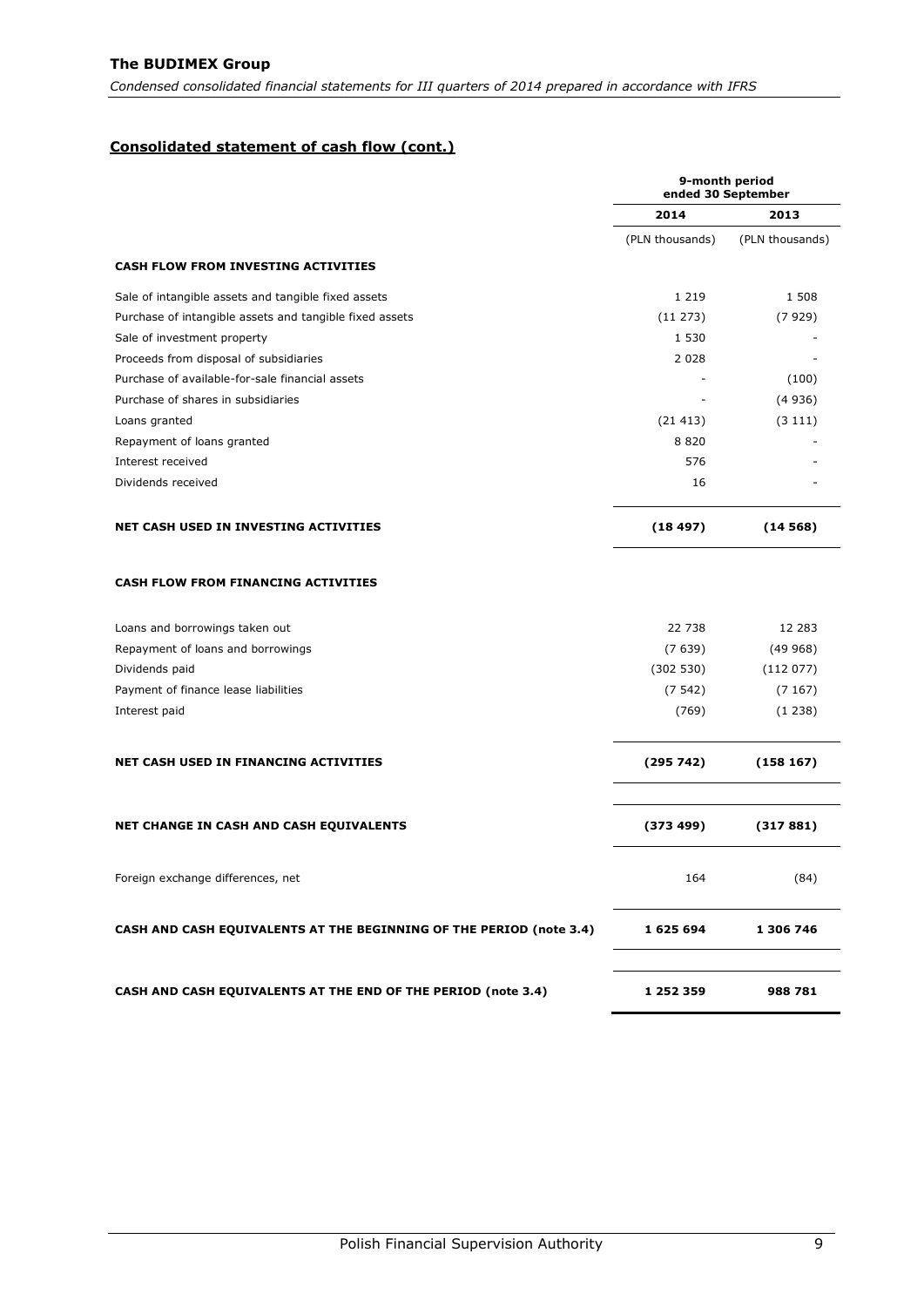### <span id="page-10-1"></span><span id="page-10-0"></span>**1. Organization of the Budimex Group and changes in the Group structure**

#### **1.1. The Parent Company**

The parent company of the Budimex Group is Budimex SA (the "Parent Company"), which main area of business is building, rendering of management and advisory services.

The main areas of the business activities of the Group are widely understood construction-assembly services realized in the system of general execution at home and abroad, developer activities, property management, and limited scope trading, services and production. Budimex SA serves in the Group as an advisory, management and financial centre. Realization of these three functions is to facilitate:

- efficient flow of information within Group structures,
- strengthening the efficiency of cash and financial management of individual Group companies,
- strengthening market position of the entire Group.

#### **1.2. Entities subject to consolidation**

<span id="page-10-2"></span>Besides the Parent Company, the following companies were subject to consolidation as at 30 September 2014, 31 December 2013 and 30 September 2013:

| Company name                                                                 | <b>Registered</b><br>office | % in the share capital<br>as at |                               |                         |  |
|------------------------------------------------------------------------------|-----------------------------|---------------------------------|-------------------------------|-------------------------|--|
|                                                                              |                             | 30<br><b>September</b><br>2014  | 31<br><b>December</b><br>2013 | 30<br>September<br>2013 |  |
| Mostostal Kraków SA                                                          | Cracow / Poland             | 100.00%                         | 100.00%                       | 100.00%                 |  |
| Budimex Danwood Sp. z o.o. <sup>1</sup>                                      | Bielsk Podlaski /<br>Poland |                                 |                               | 100.00%                 |  |
| Budimex Bau GmbH                                                             | Cologne/ Germany            | 100.00%                         | 100.00%                       | 100.00%                 |  |
| Budimex Nieruchomości Sp. z o.o.                                             | Warsaw / Poland             | 100.00%                         | 100.00%                       | 100.00%                 |  |
| Budimex Budownictwo Sp. z o.o.                                               | Warsaw / Poland             | 100.00%                         | 100.00%                       | 100.00%                 |  |
| SPV-BN 1 Sp. z o.o.                                                          | Warsaw / Poland             | 100.00%                         | 100.00%                       | 100.00%                 |  |
| SPV-BN 2 Sp. z o.o.                                                          | Warsaw / Poland             | 100.00%                         | 100.00%                       | 100.00%                 |  |
| Budimex Kolejnictwo SA                                                       | Warsaw / Poland             | 100.00%                         | 100.00%                       | 100.00%                 |  |
| Budimex B Sp. z o.o.                                                         | Warsaw / Poland             | 100.00%                         | 100.00%                       | 100.00%                 |  |
| Budimex Parking Wrocław Sp. z o.o.                                           | Warsaw / Poland             | 100.00%                         | 100.00%                       | 100.00%                 |  |
| Elektromontaż Poznań SA Group                                                | Poznań / Poland             | 50.66%                          | 50.66%                        | 50.66%                  |  |
| Przedsiębiorstwo Budownictwa Mieszkaniowego Nadolnik Sp. z o.o. <sup>2</sup> | Warsaw / Poland             | 100.00%                         | 100.00%                       |                         |  |

 $<sup>1</sup>$ ) The company was sold on 2 December 2013.</sup>

2 ) The company was registered on 6 December 2013 and has been consolidated from 1 January 2014.

Stand-alone data of Budimex SA, which is a partner in consortiums (treated as joint operations according to IFRS 11), includes its share in assets, liabilities, revenue and expenses of the following joint operations:

| <b>Consortium name</b>                         | <b>Share</b> |
|------------------------------------------------|--------------|
| Budimex SA Ferrovial Agroman SA s.c.           | 99,98%       |
| Budimex SA Budimex Budownictwo Sp. z o.o. s.c. | 99,98%       |
| Budimex SA Sygnity SA Sp. j.                   | 67,00%       |
| Budimex SA Ferrovial Agroman SA Sp. j.         | 50,00%       |
| Budimex SA Cadagua SA s.c.                     | 50,00%       |
| Budimex SA Cadagua SA 2 s.c.                   | 50,00%       |
|                                                |              |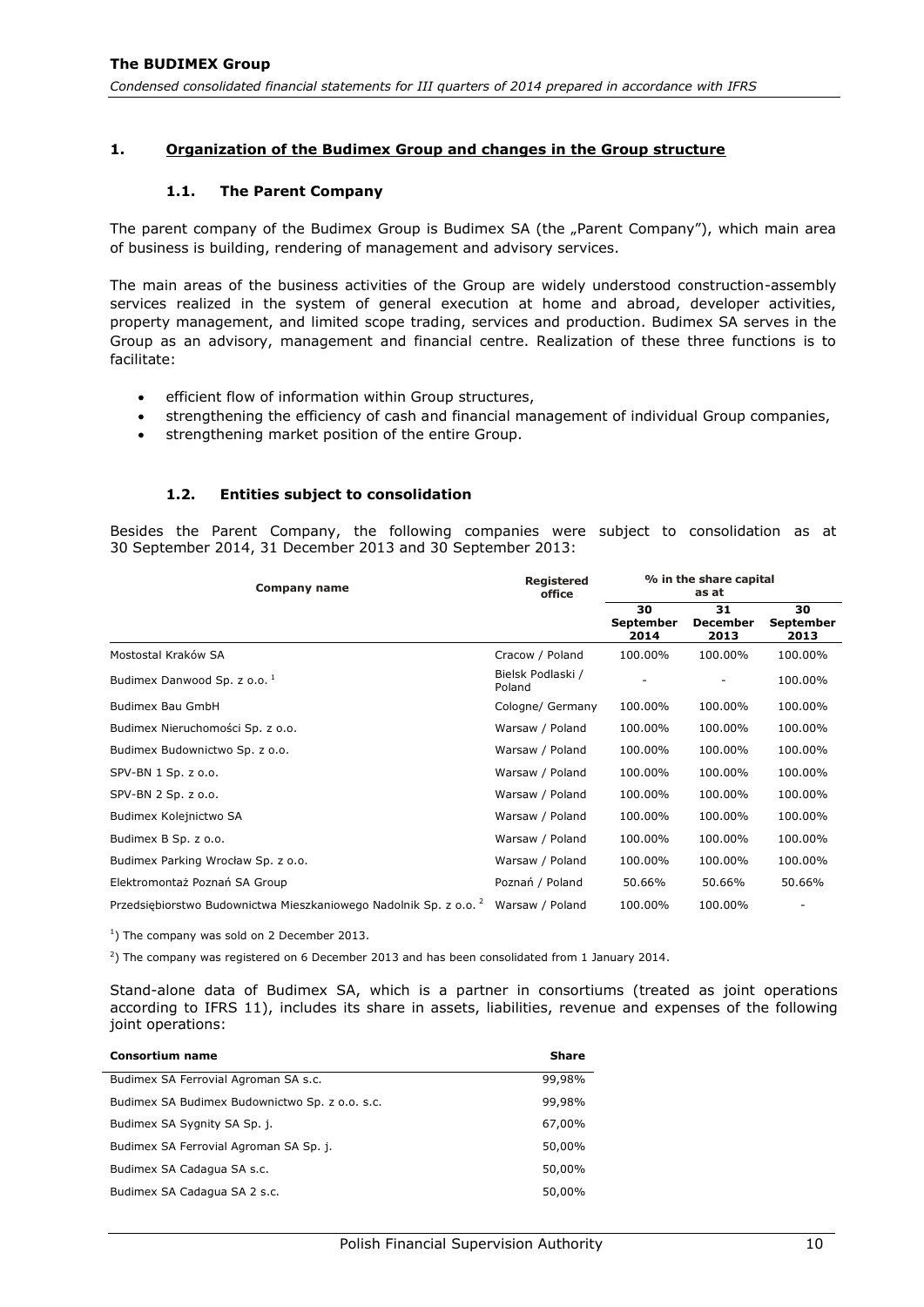Due to changes introduced by IFRS 11, from 1 January 2014 the Budimex Group has consolidated Tecpresa – Techniki Sprężania i Usługi Dodatkowe Sp. z o.o., its joint venture in which it holds a 30% share, by equity method.

## <span id="page-11-0"></span>**1.3. Description of changes in the composition of the Group together with indication of their consequences**

From 1 January 2014 the Budimex Group started to consolidate a newly formed company, Przedsiębiorstwo Budownictwa Mieszkaniowego Nadolnik Sp. z o.o.

Due to changes introduced by IFRS 11, starting from 1 January 2014 the Group stopped to consolidate Tecpresa – Techniki Sprężania i Usługi Dodatkowe Sp. z o.o. by proportionate method and started to consolidate it by equity method.

In the 9-month period ended 30 September 2014, there were no other changes in the composition of the Group.

In the period covered by this report, no significant activities were discontinued and there were no plans to discontinue any significant activities in the future.

### <span id="page-11-1"></span>**2. Shareholders of the Parent Company**

According to the information held by Budimex SA, the shareholding structure of Budimex SA as at the report date was as follows:

| <b>Shareholder</b>                                                                                 | Type of<br>shares | Number of<br>shares | % of the share<br>capital | <b>Number of</b><br>votes | % of voting<br>rights at the<br><b>AGM</b> |
|----------------------------------------------------------------------------------------------------|-------------------|---------------------|---------------------------|---------------------------|--------------------------------------------|
| Valivala Holdings B.V. Amsterdam (Holland) -<br>the Company from the Ferrovial SA Group<br>(Spain) | ordinary          | 15 078 159          | 59.06%                    | 15 078 159                | 59.06%                                     |
| Aviva OFE Aviva BZ WBK                                                                             | ordinary          | 1820426             | 7.13%                     | 1820426                   | 7.13%                                      |
| Other shareholders                                                                                 | ordinary          | 8 6 3 1 5 1 3       | 33.81%                    | 8 6 31 5 13               | 33.81%                                     |
| <b>Total</b>                                                                                       |                   | 25 530 098          | 100.00%                   | 25 530 098                | 100.00%                                    |

From the date of publication of the report for the half-year ended 30 June 2014, i.e. 29 August 2014, the shareholding structure has not changed.

# <span id="page-11-2"></span>**3. Principles applied for the purpose of preparation of financial statements**

# <span id="page-11-3"></span>**3.1. Accounting policies and basis of preparing the consolidated financial statements of the Budimex Group**

These condensed financial statements were prepared in accordance with IAS 34 "Interim Financial Reporting" and appropriate accounting standards applicable for preparation of the interim consolidated financial statements adopted by the European Union issued and effective when preparing the interim consolidated financial statements applying the same principles for the current and comparable period. Details of accounting policies adopted by the Group were described in the consolidated financial statements of the Group for the year ended 31 December 2013, published on 12 March 2014.

The consolidated financial statements were prepared on the assumption that the Parent Company and all entities included in the Budimex Group will be going concerns in the foreseeable future. In the reporting period and as at the date of preparation of these financial statements no circumstances have been noted that would indicate a threat to ability to continue as a going concern.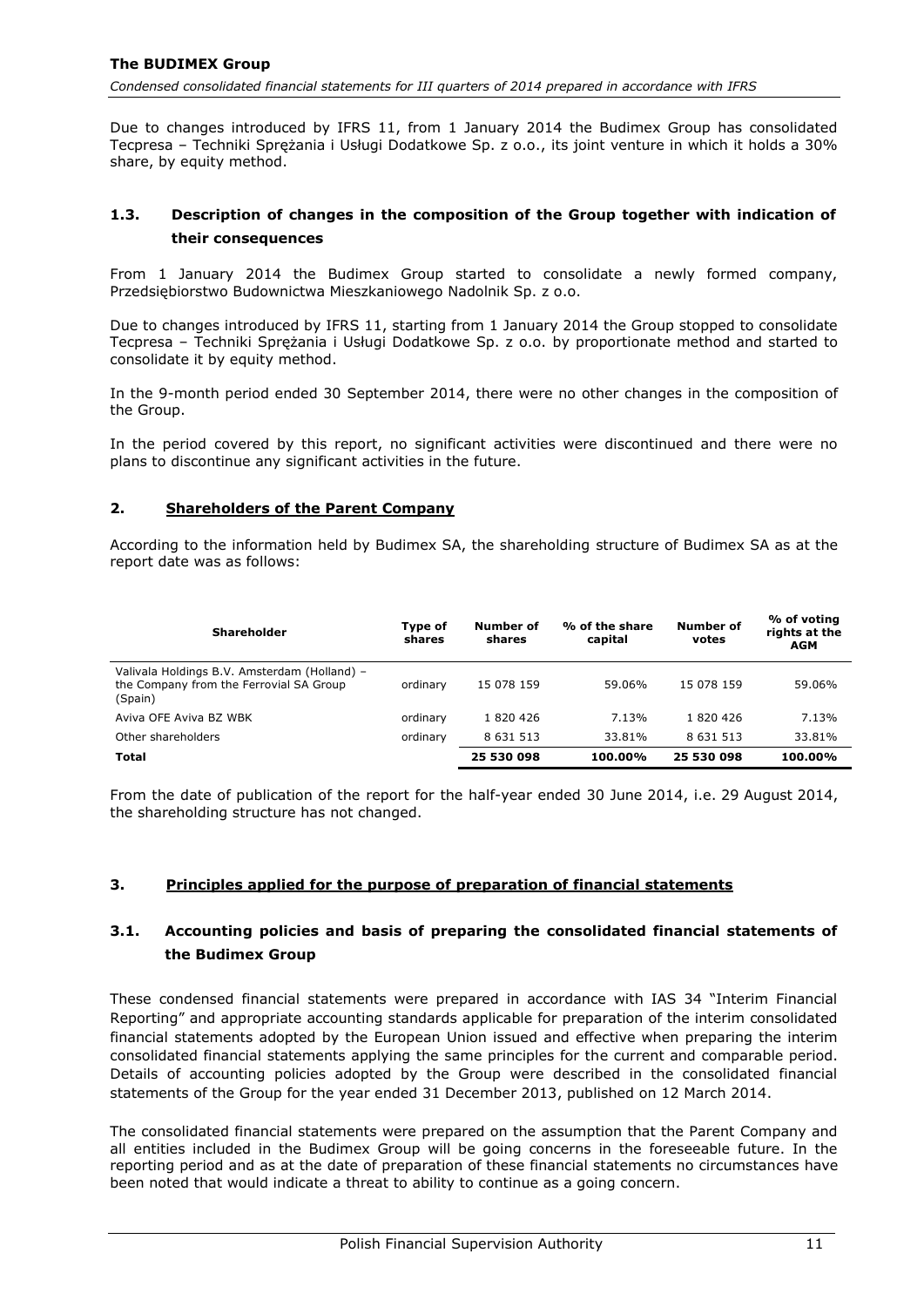### *Standards and Interpretations effective in the current period*

The following standards and amendments to the existing standards issued by the International Accounting Standards Board ("IASB") and adopted by the EU are effective for the current period:

- **IFRS 10 "Consolidated Financial Statements"**, adopted by the EU on 11 December 2012 (effective for annual periods beginning on or after 1 January 2014),
- **IFRS 11 "Joint Arrangements"**, adopted by the EU on 11 December 2012 (effective for annual periods beginning on or after 1 January 2014),
- **IFRS 12 "Disclosures of Interests in Other Entities"**, adopted by the EU on 11 December 2012 (effective for annual periods beginning on or after 1 January 2014),
- **IAS 27 (revised in 2011) "Separate Financial Statements"**, adopted by the EU on 11 December 2012 (effective for annual periods beginning on or after 1 January 2014),
- **IAS 28 (revised in 2011) "Investments in Associates and Joint Ventures"**, adopted by the EU on 11 December 2012 (effective for annual periods beginning on or after 1 January 2014),
- **Amendments to IFRS 10 "Consolidated Financial Statements", IFRS 11 "Joint Arrangements"** and **IFRS 12 "Disclosures of Interests in Other Entities" - Transition Guidance**, adopted by the EU on 4 April 2013 (effective for annual periods beginning on or after 1 January 2014),
- **Amendments to IFRS 10 "Consolidated Financial Statements", IFRS 12 "Disclosures of Interests in Other Entities"** and **IAS 27 "Separate Financial Statements" - Investment Entities**, adopted by the EU on 20 November 2013 (effective for annual periods beginning on or after 1 January 2014),
- **Amendments to IAS 32 "Financial instruments: presentation" - Offsetting Financial Assets and Financial Liabilities**, adopted by the EU on 13 December 2012 (effective for annual periods beginning on or after 1 January 2014),
- **Amendments to IAS 36 "Impairment of Assets - Recoverable Amount Disclosures for Non-Financial Assets",** adopted by the EU on 19 December 2013 (effective for annual periods beginning on or after 1 January 2014),
- **Amendments to IAS 39 "Financial Instruments: Recognition and Measurement - Novation of Derivatives and Continuation of Hedge Accounting"**, adopted by the EU on 19 December 2013 (effective for annual periods beginning on or after 1 January 2014).

The adoption of these standards and amendments to the existing standards has not led to any changes in the Group's accounting policies, except for the impact described in the note 3.2.

#### *Standards and Interpretations issued by IASB and adopted by the EU but not yet effective*

At the date of authorisation of these financial statements the following interpretation issued by IASB and adopted by the EU was in issue but not yet effective:

 **IFRIC 21 "Levies"** adopted by the EU on 13 June 2014 (effective for annual periods beginning on or after 17 June 2014).

#### *Standards and Interpretations issued by IASB but not yet adopted by the EU*

At present, IFRS as adopted by the EU do not significantly differ from regulations adopted by the International Accounting Standards Board (IASB) except from the following standards and amendments to the existing standards, which were not endorsed for use as at 29 October 2014:

- **IFRS 9 "Financial Instruments" and subsequent amendments** (effective for annual periods beginning on or after 1 January 2018),
- . **IFRS 14 "Regulatory Deferral Accounts"** (effective for annual periods beginning on or after 1 January 2016),
- **IFRS 15 "Revenue from Contracts with Customers"** (effective for annual periods beginning on or after 1 January 2017),
- **Amendments to IFRS 10 "Consolidated Financial Statements"** and **IAS 28 "Investments in Associates and Joint Ventures"** - Sale or Contribution of Assets between an Investor and its Associate or Joint Venture (effective for annual periods beginning on or after 1 January 2016),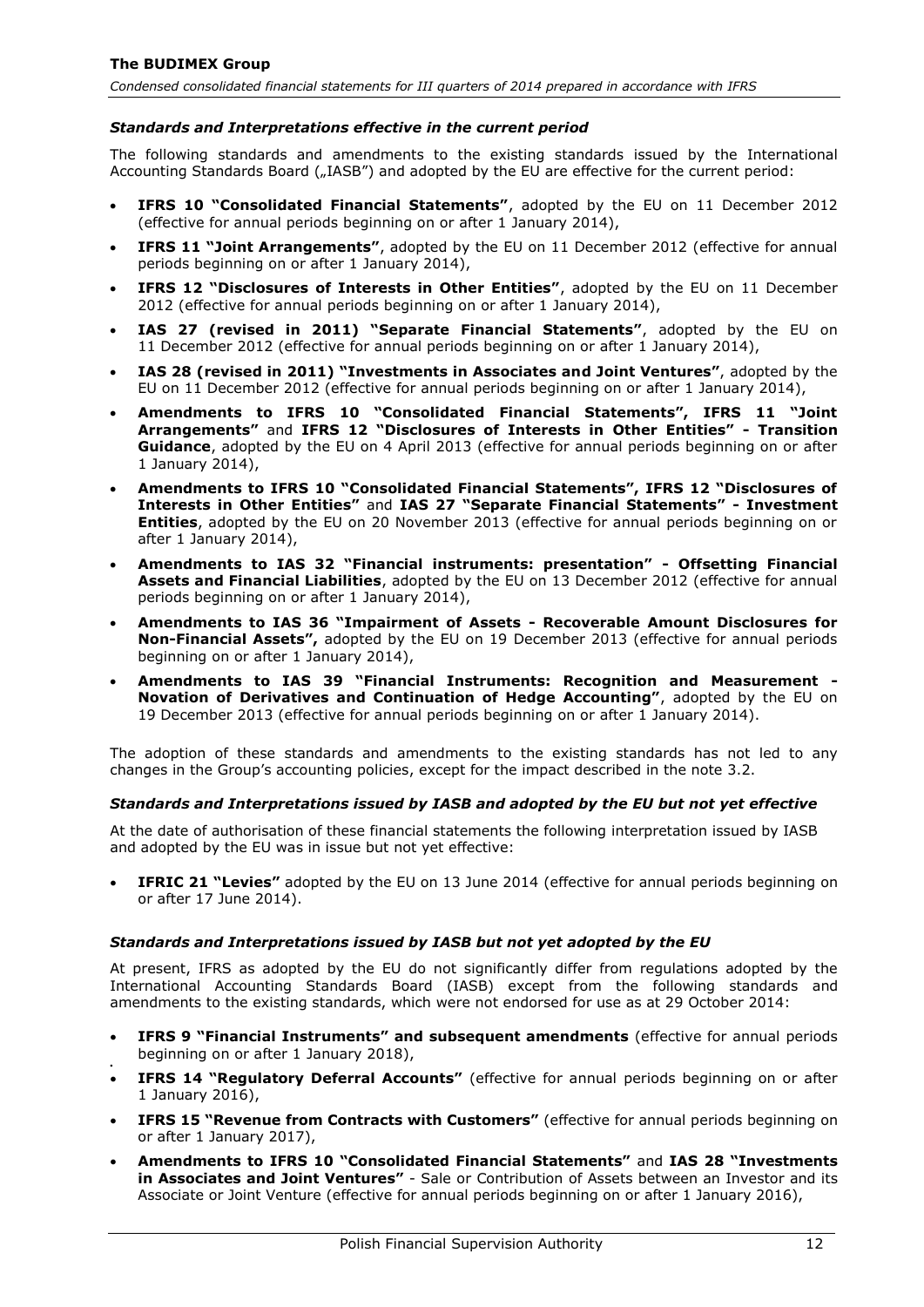- **Amendments to IFRS 11 "Joint Arrangements"**  Accounting for Acquisitions of Interests in Joint Operations (effective for annual periods beginning on or after 1 January 2016),
- **Amendments to IAS 16 "Property, Plant and Equipment"** and **IAS 38 "Intangible Assets"** - Clarification of Acceptable Methods of Depreciation and Amortisation (effective for annual periods beginning on or after 1 January 2016),
- **Amendments to IAS 16 "Property, Plant and Equipment"** and **IAS 41 "Agriculture"** Agriculture: Bearer Plants (effective for annual periods beginning on or after 1 January 2016),
- **Amendments to IAS 19 "Employee Benefits"** Defined Benefit Plans: Employee Contributions (effective for annual periods beginning on or after 1 July 2014),
- **Amendments to IAS 27 "Separate Financial Statements"** Equity method in Separate Financial Statements (effective for annual periods beginning on or after 1 January 2016),
- **Amendments to various standards "Improvements to IFRSs (cycle 2010-2012)"** resulting from the annual improvement project of IFRS (IFRS 2, IFRS 3, IFRS 8, IFRS 13, IAS 16, IAS 24 and IAS 38) primarily with a view to removing inconsistencies and clarifying wording (amendments are to be applied for annual periods beginning on or after 1 July 2014),
- **Amendments to various standards "Improvements to IFRSs (cycle 2011-2013)"** resulting from the annual improvement project of IFRS (IFRS 1, IFRS 3, IFRS 13 and IAS 40) primarily with a view to removing inconsistencies and clarifying wording (amendments are to be applied for annual periods beginning on or after 1 July 2014).
- **Amendments to various standards "Improvements to IFRSs (cycle 2012-2014)"** resulting from the annual improvement project of IFRS (IFRS 5, IFRS 7, IAS 19 and IAS 34) primarily with a view to removing inconsistencies and clarifying wording (amendments are to be applied for annual periods beginning on or after 1 January 2016).

The Group anticipates that the adoption of these standards and amendments to the standards would have no material impact on the financial statements of the Group if applied.

At the same time, hedge accounting regarding the portfolio of financial assets and liabilities, whose principles have not been adopted by the EU, is still unregulated. According to the Group's estimates, application of hedge accounting for the portfolio of financial assets or liabilities pursuant to IAS 39: "Financial Instruments: Recognition and Measurement", would not significantly impact the financial statements, if applied as at the balance sheet date.

## <span id="page-13-0"></span>**3.2. Changes in accounting policies and the method of preparation of financial statements**

Starting from 1 January 2014, in relation to the newly binding IFRS 11 "Joint arrangements", the Group has started to consolidate the company Tecpresa - Techniki Sprężania i Usługi Dodatkowe Sp. z o.o. using equity method. Previously, as described in the consolidated financial statements of the Group for 2013, the company was consolidated using proportionate method. Due to immateriality of the cumulative stand-alone data of the company, the consolidated financial statements have not been adjusted retrospectively.

### <span id="page-13-1"></span>**3.3. Translation of selected financial data into euro**

Selected financial data was translated into euro in accordance with the following rules:

- individual asset and liability items using the average exchange rate prevailing as at 30 September 2014 – 4.1755 PLN/EUR,
- individual profit and loss account and statement of cash flow items for the 9-month period ended 30 September 2014 – using the exchange rate being an arithmetic average of average exchange rates established by the National Bank of Poland for the last day of each ended month for the period from 1 January 2014 to 30 September 2014 – 4.1803 PLN/EUR,
- individual asset and liability items of comparative financial data for the year 2013 using the average exchange rate prevailing as at 31 December 2013 – 4.1472 PLN/EUR,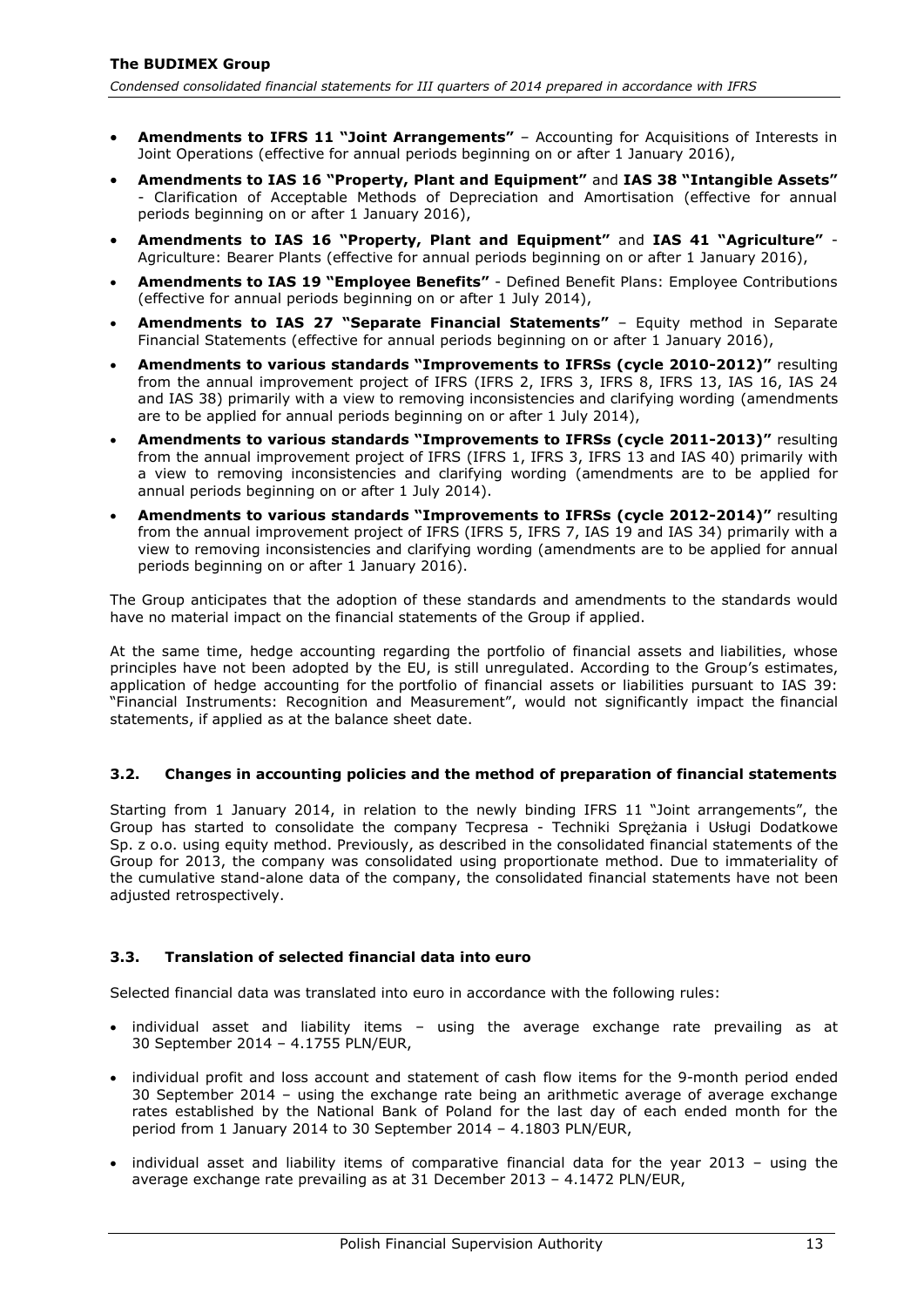• individual profit and loss account and statement of cash flow items of comparative financial data for the 9-month period ended 30 September 2013 - using the exchange rate being an arithmetic average of average exchange rates established by the National Bank of Poland for the last day of each ended month for the period from 1 January 2013 to 30 September 2013 – 4.2231 PLN/EUR.

### **3.4. Cash recognised in the statement of cash flow**

<span id="page-14-0"></span>The Group recognizes cash of restricted use (including mainly cash representing security for bank guarantees and funds kept in escrow by developer companies, provided their maturity does not exceed 3 months) in the statement of financial position under cash and cash equivalents. For the purpose of the statement of cash flow – the balance of cash at the beginning and at the end of the reporting period is reduced by cash of restricted use, and its change in the statement of financial position is recognized under cash flow from operating activities.

|                                                        | <b>30 September</b><br>2014                              | 31 December<br>2013 | <b>30 September</b><br>2013 |
|--------------------------------------------------------|----------------------------------------------------------|---------------------|-----------------------------|
|                                                        | (in PLN thousands) (in PLN thousands) (in PLN thousands) |                     |                             |
| Cash recognised in the statement of financial position | 1 285 765                                                | 1658783             | 1011056                     |
| Cash and cash equivalents of restricted use            | (33, 406)                                                | (33 089)            | (22 275)                    |
| Cash recognised in the statement of cash flow          | 1 252 359                                                | 1 625 694           | 988 781                     |

# <span id="page-14-1"></span>**4. Description of factors and events which had a material effect on a financial result of the Budimex Group for the three quarters of 2014**

Sale of construction-assembly services in Poland is characterized by seasonality mainly connected with atmosphere conditions and the highest revenues are usually achieved in the second and third quarter, while the lowest – in the first quarter.

In the 9-month period ended 30 September 2014, the Budimex Group earned sales revenue of PLN 3 712 757 thousand which means a 7.45% increase on the corresponding period of 2013. In the third quarter of 2014 sales revenue of the Budimex Group amounted to PLN 1 559 635 thousand and was higher by PLN 725 588 thousand (87.00%) than sales revenue realised in the first quarter of 2014 and higher by PLN 240 560 thousand (18.24%) than sales revenue realised in the second quarter of 2014. Sales revenue recognised in the third quarter of the current year increased by PLN 192 083 thousand (14.05%) compared to the corresponding period of the prior year.

Taken into consideration that the data for the 9-month period ended 30 September 2013 also included sales revenue of Budimex Danwood Sp. z o.o., which was sold and deconsolidated on 2 December 2013, then the increase in sales revenue would equal to 17.83%. The sales revenue of Budimex Danwood Sp. z o.o., included in the Group's sales for the 9-month period ended 30 September 2013, amounted to PLN 304 146 thousand, which was equal to 8.80% of the Group's sales revenue.

In the period of three quarters of 2014 construction-assembly production in Poland expressed in current prices increased by 4.4% compared to the corresponding period of the prior year (an increase by 5.5% in fixed prices), while sales of the construction segment of the Budimex Group on the home market were up by 18.00% on the corresponding periods.

Gross profit on sales in the 9-month period ended 30 September 2014 was PLN 312 251 thousand, while in the corresponding period of the prior year was PLN 285 039 thousand. The gross sales profitability ratio was therefore 8.41% for three quarters of 2014, while in the corresponding period of the prior year was 8.25%. The gross sales profitability ratio in the third quarter of 2014 amounted to 6.60%, while in the corresponding period of the prior year was 7.57%.

In the 9-month period ended 30 September 2014 gross profit on sales in the construction segment amounted to PLN 256 589 thousand and was higher by PLN 44 204 thousand compared to the corresponding period of the prior year and gross sales profitability ratio of construction segment for the 9-month period ended 30 September 2014 was 7.31% (7.09% in the corresponding period of 2013). In turn, gross profit on sales in the developer segment in the 9-month period ended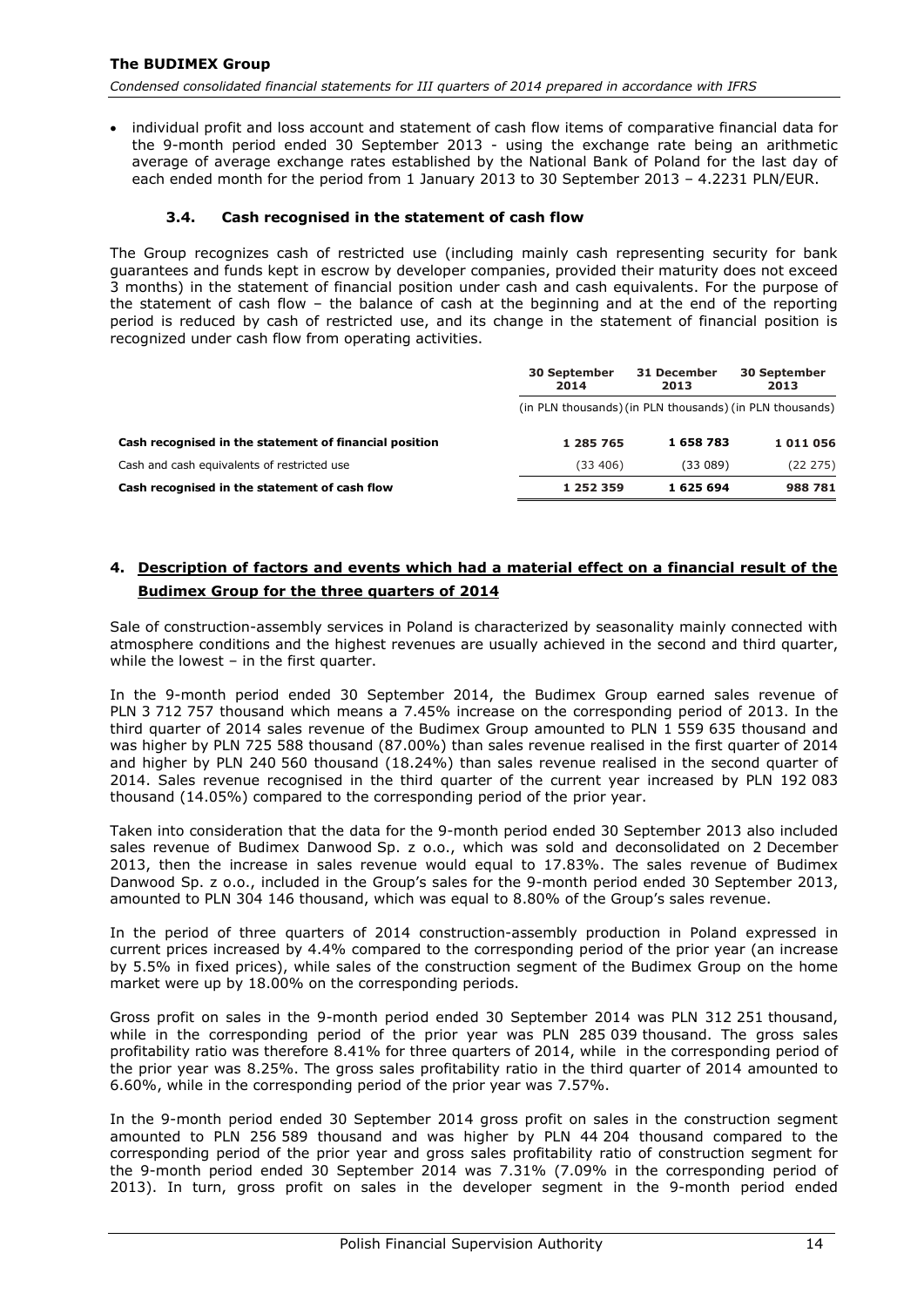30 September 2014 was PLN 43 210 thousand, while in the corresponding period of the prior year it amounted to PLN 35 772 thousand. Gross sales profitability ratio of the developer segment decreased from 21.39% in the 9-month period ended 30 September 2013 to 20.51% in the corresponding period of the current year.

In accordance with the accounting policies adopted, when budgeted contract costs exceed the entire expected contract revenue, Group companies create provisions for expected contract losses and recognize them under "Amounts due and payable to customers under construction contracts". As at 30 September 2014, the balance of the provision for contract losses amounted to PLN 353 199 thousand. In the 9-month period ended 30 September 2014, the balance of provision for contract losses increased by PLN 143 832 thousand. In the third quarter the balance of provision for contract losses increased by PLN 142 353 thousand.

The Budimex Group companies are required to issue a warranty for the construction services rendered. As at 30 September 2014 the provision for warranty amounted to PLN 205 351 thousand. In the 9-month period ended 30 September 2014 the balance of the provision for warranty increased by PLN 32 501 thousand, while in the third quarter it increased by PLN 23 423 thousand.

Selling expenses decreased in the 9-month period ended 30 September 2014 by PLN 961 thousand compared to the corresponding period of the prior year, while administrative expenses were PLN 11 065 thousand higher than expenses incurred in the corresponding period of 2013. The share of selling and administrative expenses in total sales remained the same as in the period ended 30 September 2013 and was equal to 3.99%.

Other operating income for the 9-month period ended 30 September 2014 was PLN 42 941 thousand (PLN 32 898 thousand for the three quarters of 2013) and comprised reversal of provisions for lawsuits in the amount of PLN 11 805 thousand (of which PLN 11 036 thousand in the third quarter of 2014) and income from compensations and contractual penalties in the amount of PLN 14 635 thousand (of which PLN 9 565 thousand in the third quarter of 2014). Income from reversal of provisions for claims amounted to PLN 7 846 thousand (of which PLN 0 thousand in the third quarter of the current year) and income from the reversal of the impairment write-downs against doubtful debts in the amount of PLN 3 013 thousand (of which PLN 1 255 thousand in the third quarter of the current year). Gain on sale of a subsidiary amounted to PLN 1 759 thousand and was entirely made in the first quarter of 2014. Additionally, in the period of three quarters of 2014 Group companies disposed of tangible fixed assets and investment properties and earned profit on sale of PLN 1 299 thousand. The net book value of the tangible fixed assets and investment properties sold in the period of three quarters of 2014 was PLN 1 488 thousand.

Other operating expenses for the 9-month period ended 30 September 2014 amounted to PLN 30 982 thousand (PLN 35 044 thousand for the corresponding period of the prior year), of which PLN 8 360 thousand related to impairment write-downs against receivables (of which PLN 1 163 thousand for the third quarter of the current year). Other operating costs for the period of three quarters of 2014 included moreover PLN 3 528 thousand of provisions created for lawsuits (while in the third quarter of 2014 the related provisions were increased by PLN 4 thousand) and PLN 2 000 thousand of provisions created for other purposes (of which PLN 0 thousand was incurred in the third quarter of the current year). The value of compensations and contractual penalties paid in the period discussed was PLN 7 810 thousand, of which PLN 7 731 thousand in the third quarter of the current year. The costs of created provisions for compensations and contractual penalties amounted to PLN 7 021 thousand (of which PLN 167 thousand were created in the third quarter).

During the 9-month period ended 30 September 2014 the Group reported gains on valuation and realization of derivative financial instruments contracts (made with a view to limiting the FX risk on foreign currency construction contracts) in the amount of PLN 91 thousand (of which gains in the amount of PLN 83 thousand in the third quarter of the current year), while in the corresponding period of the prior year it incurred losses in the amount of PLN 1 294 thousand (of which gains in the amount of PLN 3 506 thousand in the third quarter of 2013). The valued derivative financial instruments contracts were classified as level 2 in the fair value hierarchy. During the 9 months ended 30 September 2014, there was no transfer between Level 1 and Level 2 of fair value measurements, and no transfer into and out of Level 3 of fair value measurement.

The reported operating profit of the Group in the period of three quarters of 2014 was PLN 176 325 thousand, while in the period of three quarters of 2013 it was PLN 143 727 thousand (an increase by 22.68%). The operating profit for the third quarter of 2014 represented 4.25% of sales revenue value, while for the corresponding period of the prior year it constituted 4.03% of sales revenue.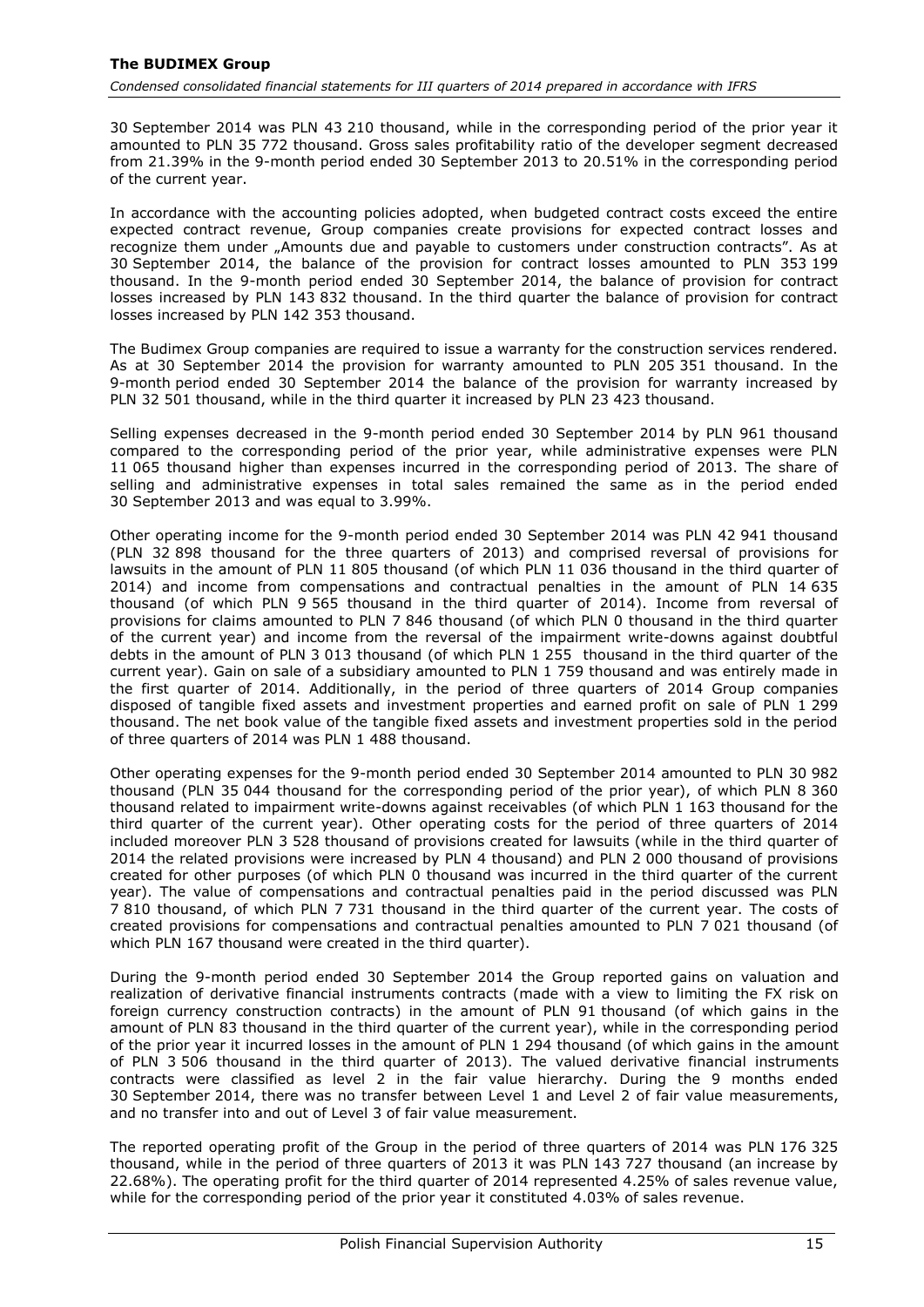In the 9-month period ended 30 September 2014 the Group generated profit on financing activities in the amount of PLN 839 thousand, while in the same period of the prior year it reported a profit in the amount of PLN 767 thousand. Finance income for three quarters of 2014 represented interest of PLN 26 400 thousand (of which PLN 8 302 thousand gained in the third quarter only), reversal of discounting of long-term receivables in the amount of PLN 1 846 thousand (of which PLN 729 thousand in the third quarter of 2014) and valuation of concession receivables amounting to PLN 1 593 thousand (of which PLN 684 thousand in the third quarter of the current year). Finance costs in three quarters of 2014 represented, among others, interest costs of PLN 4 005 thousand (of which PLN 1 250 thousand of interest costs was incurred in the third quarter only), bank commissions on guarantees and loans of PLN 10 232 thousand paid by Group companies (of which commissions for the third quarter only amounted to PLN 3 451 thousand) and costs from discounting of long-term retention receivables and liabilities of PLN 12 316 thousand (of which PLN 5 453 thousand were incurred in the third quarter only). In the third quarter of 2014 impairment write down against financial assets was created and amounted to PLN 2 325 thousand.

During the 9-month period ended 30 September 2014 the Group incurred a loss on valuation of interest rate swap derivative instrument contracts (made with a view to limiting the interest risk) in the amount of PLN 3 220 thousand, of which only in the third quarter in the amount of PLN 1 333 thousand. The valued derivative instrument contracts were classified as level 2 in the fair value hierarchy. During the 9 months ended 30 September 2014, there was no transfer between Level 1 and Level 2 of fair value measurements, and no transfer into and out of Level 3 of fair value measurement.

In the 9-month period ended 30 September 2014, the Group reported a gross profit of PLN 172 261 thousand, while in the corresponding period of the prior year – a gross profit of PLN 141 866 thousand (an increase by 21.43%).

Income tax for the 9-month period ended 30 September 2014 was PLN 36 233 thousand (PLN 30 344 thousand for the 9 months of 2013), of which:

- current tax was PLN 43 043 thousand,
- deferred tax was PLN (6 810) thousand.

As at 30 September 2014, the Group recognized a deferred tax asset in the amount of PLN 358 130 thousand, while as at 31 December 2013 – PLN 351 336 thousand. The reported statement of financial position items of deferred tax asset result mainly from a special method of settlement of construction contracts, under which the moment of recognition of costs as incurred and revenue as realized are different from the tax and accounting perspectives.

The net profit attributable to the shareholders of the Budimex Group for three quarters of 2014 was PLN 134 803 thousand, while the net profit attributable to the shareholders of the Budimex Group for the corresponding period of 2013 was PLN 110 983 thousand (an increase by 21.46%).

The net profit attributable to non-controlling interest for three quarters of 2014 amounted to PLN 1 225 thousand, while the net profit attributable to non-controlling interest for the third quarter only amounted to PLN 697 thousand. In the corresponding periods of 2013, the net profit attributable to non-controlling interest was equal to PLN 539 thousand and PLN 489 thousand, respectively.

In the 9-month period ended 30 September 2014, the Group purchased and started to lease property, plant and equipment and intangible assets with a total value of PLN 16 837 thousand (in the third quarter of  $2014$  – PLN 9 527 thousand), of which plant and machinery accounted for PLN 10 863 thousand (in the third quarter of 2014 – PLN 6 121 thousand).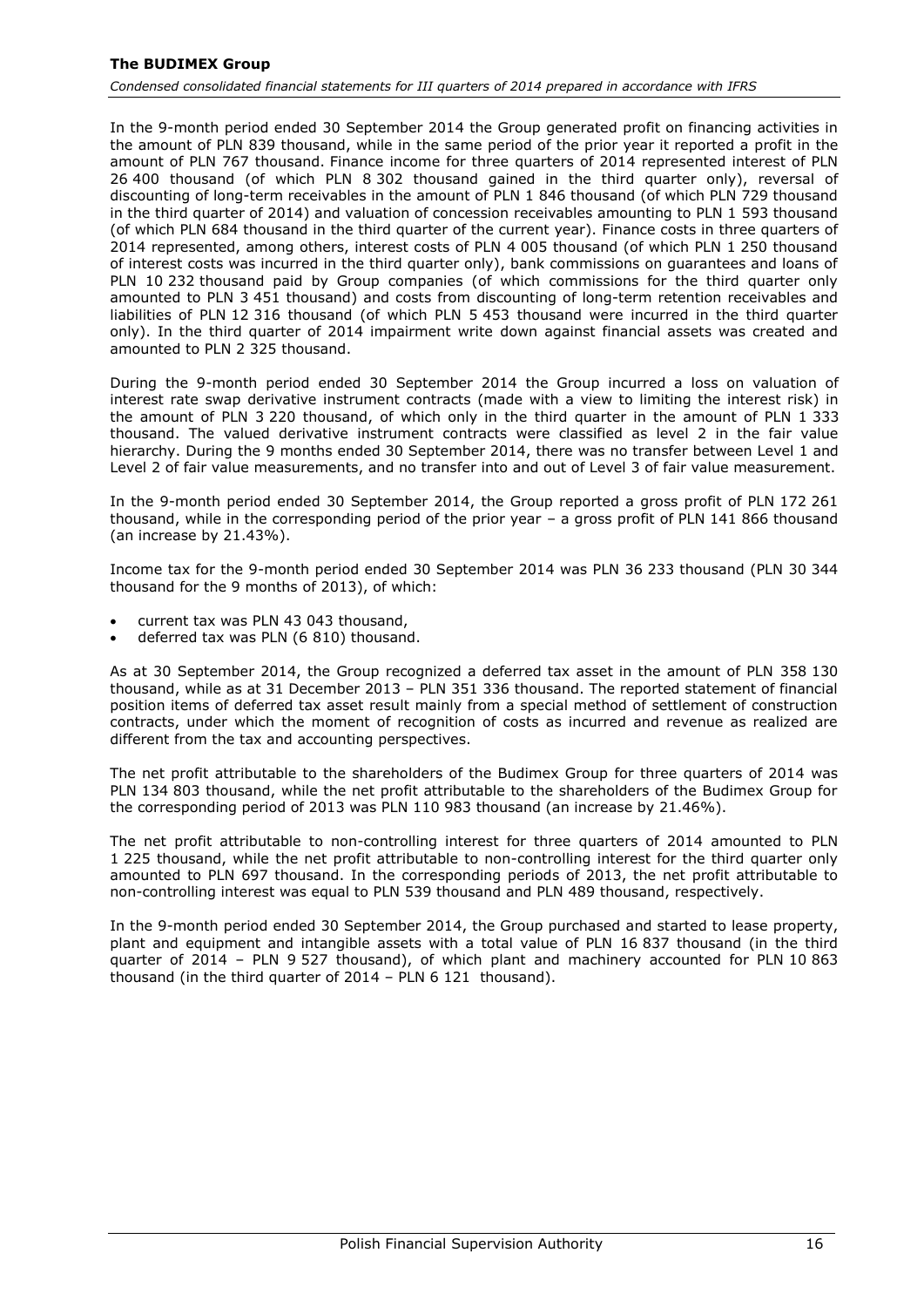### <span id="page-17-0"></span>**5. Operating segments**

For the management purposes the Group has been divided into segments based on the products and services offered. The Group operates in the following two operating segments:

- construction business
- developer and property management business.

Construction business covers rendering of widely understood construction-assembly services at home and abroad and is realised by the following Group companies:

- Budimex SA
- Mostostal Kraków SA
- Budimex Bau GmbH
- Budimex Budownictwo Sp. z o.o.
- Budimex Kolejnictwo SA

Developer and property management segment covers preparation of land for investment projects, realization of investment projects in the field of housing construction industry, flat disposal and rental and servicing property on own account. The following Group entities were included in this segment:

- Budimex Nieruchomości Sp. z o.o.
- SPV-BN 1 Sp. z o.o.
- SPV-BN 2 Sp. z o.o.
- Przedsiębiorstwo Budownictwa Mieszkaniowego Nadolnik Sp. z o.o.
- Budimex SA in a part relating to developer business, as a result of merger with Budimex Inwestycje Sp. z o.o. on 13 August 2009

Segment performance is evaluated based on sales revenue, gross profit (loss) on sales, operating profit (loss) and net profit (loss) for the period.

Other business conducted does not meet the requirements of a reportable segment. Included in other business are entities that mainly conduct production, service, trading activities or public-private partnerships.

The results of segments for the 9-month period ended 30 September 2014 are presented in the table below:

| amounts in PLN thousands                                                |                                 |                                                            |                       |                     |                       |
|-------------------------------------------------------------------------|---------------------------------|------------------------------------------------------------|-----------------------|---------------------|-----------------------|
| <b>Segment name</b>                                                     | <b>Construction</b><br>business | <b>Property</b><br>management<br>and developer<br>business | <b>Other business</b> | <b>Eliminations</b> | Consolidated<br>value |
| External sales                                                          | 3 400 539                       | 210 180                                                    | 102 038               |                     | 3712757               |
| Inter-segment sales                                                     | 110 515                         | 476                                                        | 18 270                | (129 261)           |                       |
| Total sales of finished goods,<br>goods for resale and raw<br>materials | 3511054                         | 210 656                                                    | 120 308               | (129 261)           | 3712757               |
| <b>Gross profit on sales</b>                                            | 256 589                         | 43 210                                                     | 11 054                | 1 3 9 8             | 312 251               |
| Selling expenses                                                        | (7920)                          | (8, 346)                                                   | (3641)                | 35                  | (19872)               |
| Administrative expenses<br>Other operating income, net                  | (118680)<br>790                 | (10448)<br>11 050                                          | (4225)<br>119         | 5 2 4 9             | (128104)<br>11959     |
| Gains on derivative financial instruments                               | 91                              |                                                            |                       |                     | 91                    |
| <b>Operating profit</b>                                                 | 130 870                         | 35 4 66                                                    | 3 3 0 7               | 6682                | 176 325               |
| Finance income/(expenses), net                                          | (8711)                          | 6 4 4 0                                                    | 3 1 1 0               |                     | 839                   |
| (Losses) on derivative financial<br>instruments                         | ٠                               |                                                            | (3 220)               |                     | (3 220)               |
| Shares in (losses) of equity accounted<br>entities                      | (5)                             |                                                            | (1678)                |                     | (1683)                |
| Income tax expense                                                      | (26481)                         | (8080)                                                     | (404)                 | (1, 268)            | (36 233)              |
| Net profit for the period                                               | 95 673                          | 33826                                                      | 1 1 1 5               | 5414                | 136 028               |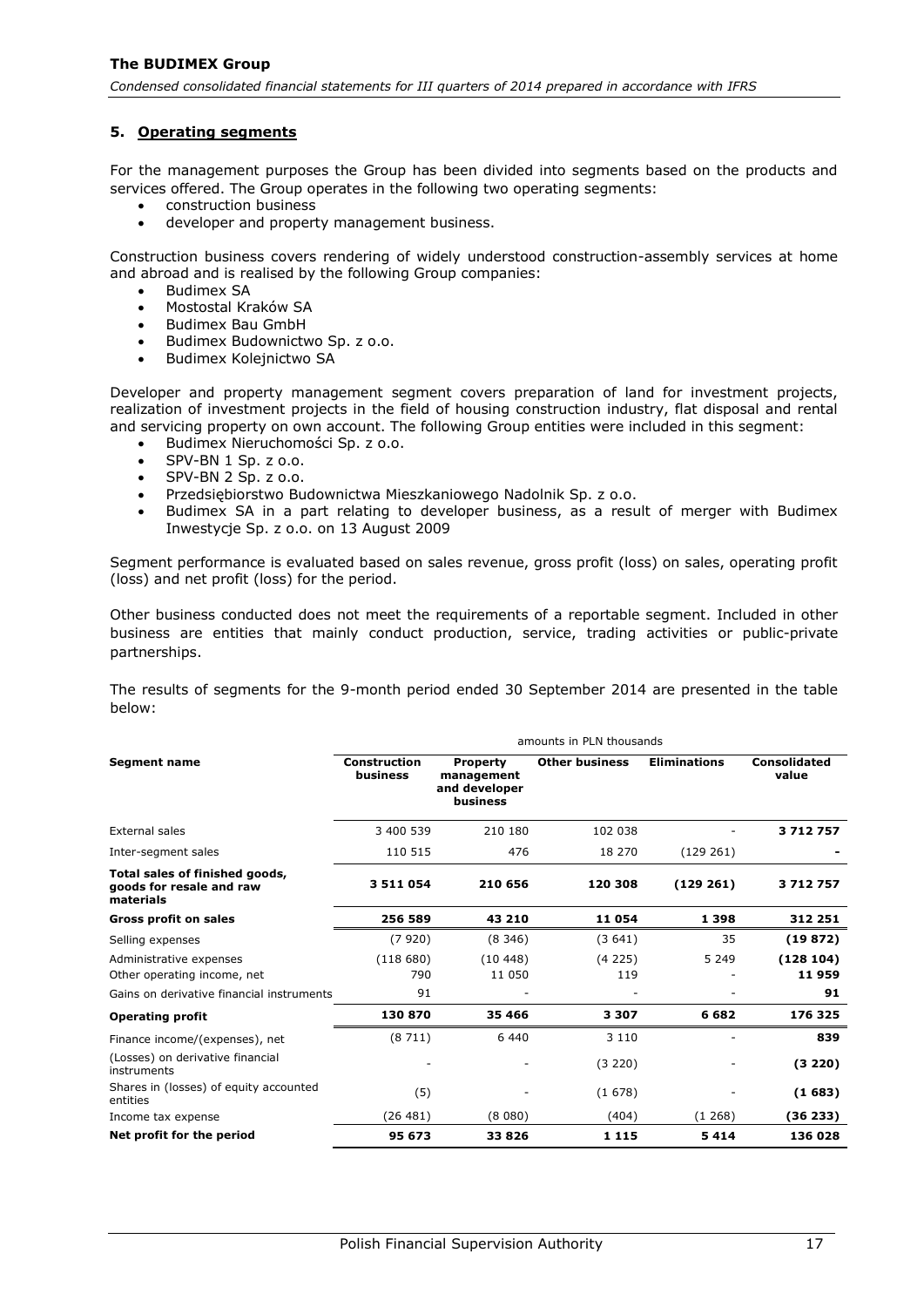*Condensed consolidated financial statements for III quarters of 2014 prepared in accordance with IFRS*

#### The results of segments for the 9-month period ended 2013 are presented in the table below:

|                                                                         | amounts in PLN thousands        |                                                            |                       |                     |                              |  |  |
|-------------------------------------------------------------------------|---------------------------------|------------------------------------------------------------|-----------------------|---------------------|------------------------------|--|--|
| <b>Segment name</b>                                                     | <b>Construction</b><br>business | <b>Property</b><br>management<br>and developer<br>business | <b>Other business</b> | <b>Eliminations</b> | <b>Consolidated</b><br>value |  |  |
| External sales                                                          | 2 890 781                       | 166 798                                                    | 397 638               |                     | 3 455 217                    |  |  |
| Inter-segment sales                                                     | 102 871                         | 441                                                        | 15 686                | (118998)            |                              |  |  |
| Total sales of finished goods,<br>goods for resale and raw<br>materials | 2993652                         | 167 239                                                    | 413 324               | (118998)            | 3 455 217                    |  |  |
| <b>Gross profit on sales</b>                                            | 212 385                         | 35 772                                                     | 40 996                | (4114)              | 285 039                      |  |  |
| Selling expenses                                                        | (7487)                          | (7020)                                                     | (6359)                | 33                  | (20833)                      |  |  |
| Administrative expenses                                                 | (105135)                        | (8799)                                                     | (13999)               | 10 894              | (117039)                     |  |  |
| Other operating income/(expenses), net                                  | (7326)                          | 933                                                        | (698)                 | 4 9 4 5             | (2146)                       |  |  |
| (Losses) on derivative financial<br>instruments                         | (733)                           |                                                            | (561)                 |                     | (1294)                       |  |  |
| <b>Operating profit</b>                                                 | 91 704                          | 20886                                                      | 19 379                | 11758               | 143 727                      |  |  |
| Finance income/(losses), net                                            | (2652)                          | 3 7 3 2                                                    | (313)                 |                     | 767                          |  |  |
| Shares in (losses) of equity accounted<br>entities                      |                                 |                                                            | (2628)                |                     | (2628)                       |  |  |
| Income tax expense                                                      | (20977)                         | (4728)                                                     | (3344)                | (1295)              | (30344)                      |  |  |
| Net profit for the period                                               | 68 075                          | 19890                                                      | 13 094                | 10 4 63             | 111 522                      |  |  |

## <span id="page-18-0"></span>**6. Related party transactions**

Transactions with related parties made in the 9-month period ended 30 September 2014 and unsettled balances of receivables and liabilities as at 30 September 2014 are presented in the tables below:

|                                                             | amounts in PLN thousands    |                     |                      |                     |  |
|-------------------------------------------------------------|-----------------------------|---------------------|----------------------|---------------------|--|
|                                                             | <b>Receivables</b>          |                     |                      | <b>Liabilities</b>  |  |
|                                                             | <b>30 September</b><br>2014 | 31 December<br>2013 | 30 September<br>2014 | 31 December<br>2013 |  |
| Parent Company and related parties<br>(the Ferrovial Group) | 21 199                      | 47 259              | 91 396               | 99 370              |  |
| Jointly-controlled entities                                 | 691                         | 1 1 3 3             | 727                  | 727                 |  |
| Associates                                                  | 260                         | 6 7 1 0             | 795                  | 1436                |  |
| Other related parties*                                      | 139                         | 140                 | 32 504               | 28 744              |  |
| Total settlements with related parties                      | 22 289                      | 55 242              | 125 422              | 130 277             |  |

|                                                             | amounts in PLN thousands                    |                          |                                             |                     |  |
|-------------------------------------------------------------|---------------------------------------------|--------------------------|---------------------------------------------|---------------------|--|
|                                                             | Loans granted / acquired debt<br>securities |                          | Loans taken out / issued debt<br>securities |                     |  |
|                                                             | <b>30 September</b><br>2014                 | 31 December<br>2013      | <b>30 September</b><br>2014                 | 31 December<br>2013 |  |
| Parent Company and related parties<br>(the Ferrovial Group) |                                             |                          | 8 4 6 8                                     | 8 3 3 3             |  |
| Jointly-controlled entities                                 |                                             | $\overline{\phantom{a}}$ |                                             |                     |  |
| Associates                                                  | 13 380                                      | 3 1 6 4                  |                                             |                     |  |
| Other related parties*                                      |                                             | -                        | ۰                                           |                     |  |
| Total settlements with related parties                      | 13 380                                      | 3 1 6 4                  | 8468                                        | 8 3 3 3             |  |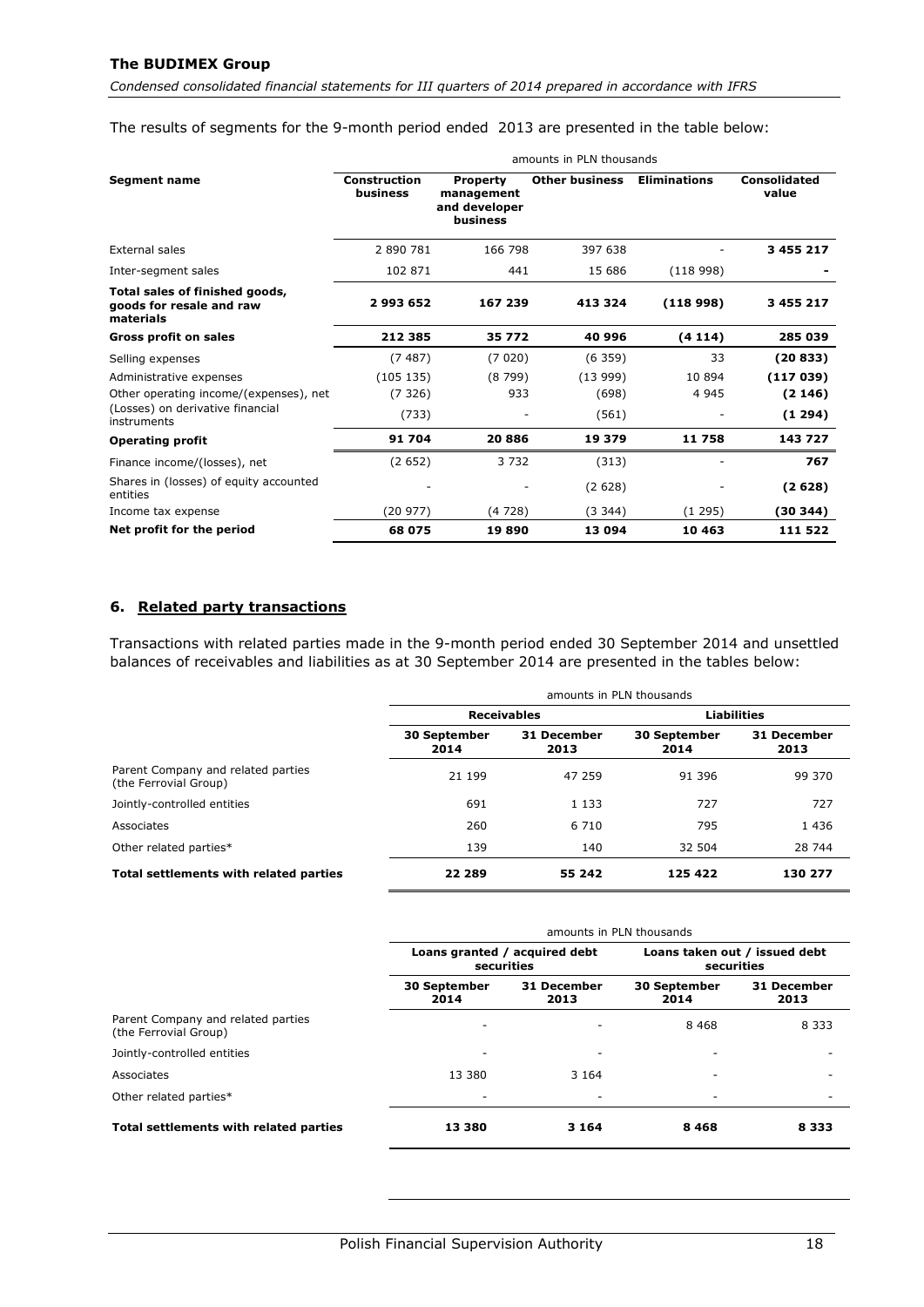*Condensed consolidated financial statements for III quarters of 2014 prepared in accordance with IFRS*

|                                                             | amounts in PLN thousands                    |         |                                             |          |  |
|-------------------------------------------------------------|---------------------------------------------|---------|---------------------------------------------|----------|--|
|                                                             | Sales of finished goods and services        |         | Purchase of finished goods and<br>services  |          |  |
|                                                             | 9-month period ended<br><b>30 September</b> |         | 9-month period ended<br><b>30 September</b> |          |  |
|                                                             | 2014                                        | 2013    | 2014                                        | 2013     |  |
| Parent Company and related parties<br>(the Ferrovial Group) | 2 3 0 6                                     | 4 2 9 3 | (2599)                                      | (27 770) |  |
| Jointly-controlled entities                                 | 1017                                        | 398     | (32)                                        | (1766)   |  |
| Associates                                                  | 447                                         | 261     | (4564)                                      | (5011)   |  |
| Other related parties*                                      | 318                                         | 670     | (30 766)                                    | (17435)  |  |
| Total transactions with related parties                     | 4 0 8 8                                     | 5622    | (61361)                                     | (51 982) |  |

|                                                             | amounts in PLN thousands             |      |                                      |       |  |
|-------------------------------------------------------------|--------------------------------------|------|--------------------------------------|-------|--|
|                                                             | <b>Financial income</b>              |      | <b>Financial costs</b>               |       |  |
|                                                             | 9-month period ended<br>30 September |      | 9-month period ended<br>30 September |       |  |
|                                                             | 2014                                 | 2013 | 2014                                 | 2013  |  |
| Parent Company and related parties<br>(the Ferrovial Group) |                                      | ٠    | (237)                                | (141) |  |
| Jointly-controlled entities                                 |                                      | ٠    |                                      |       |  |
| Associates                                                  | 523                                  |      | -                                    |       |  |
| Other related parties*                                      |                                      | -    |                                      | (2)   |  |
| Total transactions with related parties                     | 523                                  |      | (237)                                | (143) |  |

\*) Other related parties represent controlled or jointly controlled entities or entities, on which the key management person of the Parent Company or of the subsidiary of the Budimex Group or his close relative exercises significant influence, or has significant number of votes at the shareholders' meeting of this company.

Inter-Group transactions are made on an arm's length basis.

# <span id="page-19-0"></span>**7. Factors which will affect results achieved by the Group in a period covering at least the next quarter**

The main factors that may affect the financial situation of the Group in the next quarter of the year include:

- instability on the financial markets,
- limited bank financing resulting from aversion to the sector,
- deterioration in subcontractors financial standing which may compromise the quality and timeliness of works performed,
- fluctuations of exchange rates, which have the impact on the sales revenue, operating costs and result of the valuation and realization of derivative financial instrument contracts,
- price level of material and construction services affecting the amount of direct costs of realized contracts,
- intensification of actions aimed at recovery of overdue debts, which were provided for and strengthening the operational and financial control in respect of contracts realized,
- results of the pending legal proceedings, described in more detail in note [12](#page-22-3) to these consolidated financial statements,
- level of competition in public tenders.

As at 30 September 2014 the backlog was PLN 4 700 031 thousand. The value of contracts signed between January and September 2014 (with annexes) was PLN 3 684 307 thousand. The number of pre-sold apartments in the period from January - September 2014 (without booking) is 1 031 units.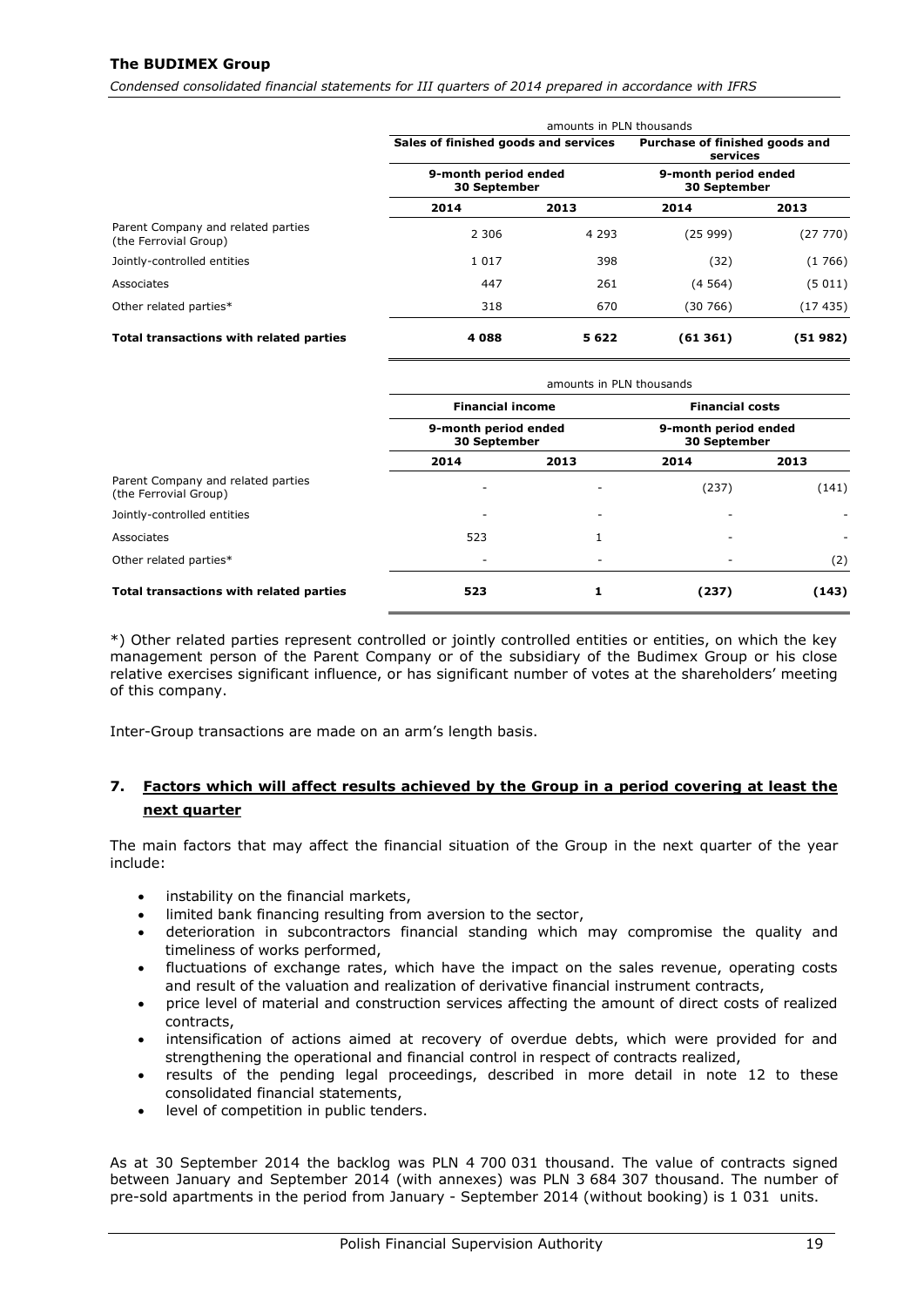# <span id="page-20-0"></span>**8. The main events in the third quarter of 2014 and significant events after 30 September 2014**

In the third quarter of 2014 the Budimex Group companies were notified about the selection of their offer or entered into the following contracts, whose value exceeds 10% of the equity of Budimex SA:

| Date of                        | <b>Customer</b>                                            | <b>Contract value</b><br>in PLN                | <b>Description</b>                                                                                                                                                                                                                                                                                                                                                                                                                                                                                       |
|--------------------------------|------------------------------------------------------------|------------------------------------------------|----------------------------------------------------------------------------------------------------------------------------------------------------------------------------------------------------------------------------------------------------------------------------------------------------------------------------------------------------------------------------------------------------------------------------------------------------------------------------------------------------------|
| the first<br>current<br>report |                                                            | thousand                                       |                                                                                                                                                                                                                                                                                                                                                                                                                                                                                                          |
| 4.08.2014                      | General Directorate for<br>National Roads and<br>Motorways | 283 409<br>$(269 239)*$                        | Construction of the express highway S7<br>Jędrzejów – border of Świętokrzyskie and<br>Małopolskie<br>province<br>section.<br><b>The</b><br>construction<br>will be carried out<br>by a<br>consortium of Budimex SA (consortium leader<br>with 95% of shares) and Ferrovial Agroman<br>SA (consortium partner with 5% of shares).<br>The contract was signed on 16 October 2014.                                                                                                                          |
| 7.08.2014                      | General Directorate for<br>National Roads and<br>Motorways | 584 956<br>$(292 478)*$                        | Work completion for the A4 motorway in the<br>section from Rzeszów (Wschodni junction) to<br>Jarosław (Wierzbna junction) together with<br>necessary technical buildings and building<br>equipment. The construction will be carried<br>out by a consortium of Budimex SA<br>(consortium leader with 50% of shares) and<br>Strabag Sp. z o.o. (consortium partner with<br>50% of shares). The contract was signed on<br>16 September 2014.                                                               |
| 11.08.2014                     | Gdynia Container<br><b>Terminal SA</b>                     | 39 757<br>$(37769)*$                           | Construction and shunting works on railway<br>associated<br>terminal<br>and<br>infrastructure<br>performed within the project entitled "The<br>third construction phase on the container<br>terminal GCT in Gdynia Port - construction of<br>infrastructure and purchase of equipment".<br>The construction will be carried out by the<br>consortium<br>consisting<br>of Budimex<br>SA.<br>(consortium leader with 95% of shares) and<br>Ferrovial Agroman SA (consortium partner<br>with 5% of shares). |
| 14.08.2014                     | Ferrero Polska<br>Sp. z o.o.                               | Contract 1:<br>85 000<br>Contract 2:<br>68 700 | Construction of workshop with adjacent<br>infrastructure in Belsk Duży (contract no.1)<br>and construction of warehouse with adjacent<br>infrastructure in Belsk Duży (contract no.2).                                                                                                                                                                                                                                                                                                                   |
| 29.08.2014                     | General Directorate for<br>National Roads and<br>Motorways | 83 649<br>$(79.467)*$                          | Construction of the second roadway within<br>Międzyrzecz bypass road along the S3<br>expressway. The construction will be carried<br>out by the consortium of Budimex SA<br>(consortium leader with 95% share) and<br>Ferrovial Agroman SA (consortium partner<br>with 5% share).                                                                                                                                                                                                                        |
| 29.08.2014                     | General Directorate for<br>National Roads and<br>Motorways | 265 888<br>$(263 229)*$                        | Continuation of the project and construction<br>of the A1 motorway on the section from<br>Stryków to Tuszyn junction, from km<br>295+850 to km 335+937.65 - Task III<br>section from km 320+010 to km 335+937.65<br>(without the section from km 322+150 to km<br>324+950). The construction will be carried<br>out by the consortium of Budimex SA<br>(consortium leader, 99% share) and Strabag<br>Sp. z o.o. (consortium partner, 1% share).<br>The contract was signed on 30 September<br>2014.      |

#### *Significant contracts:*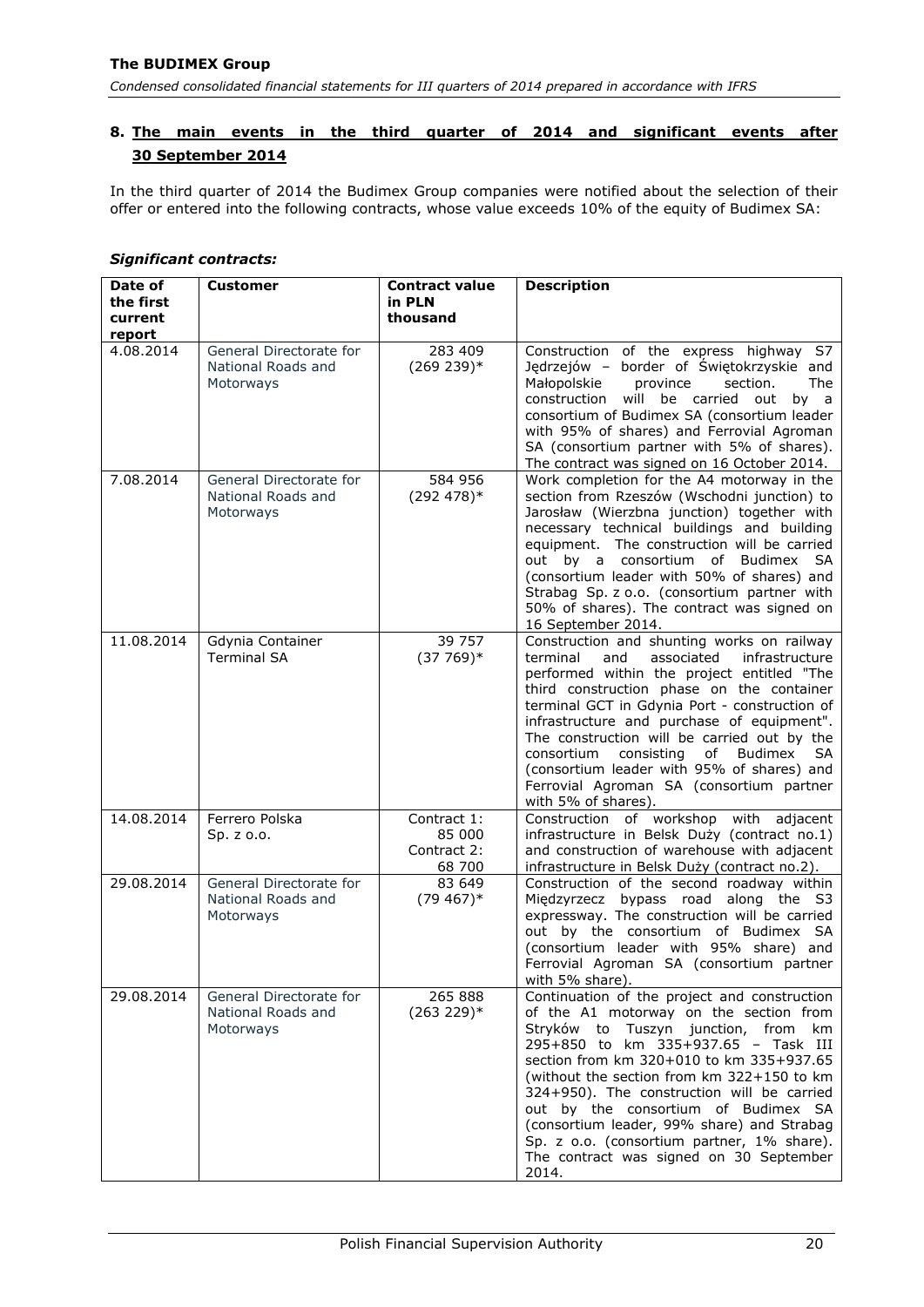*Condensed consolidated financial statements for III quarters of 2014 prepared in accordance with IFRS*

| Date of<br>the first<br>current<br>report | <b>Customer</b>                                                                 | <b>Contract value</b><br>in PLN<br>thousand | <b>Description</b>                                                                                                                                                                                                                                                                                                                                                                                               |
|-------------------------------------------|---------------------------------------------------------------------------------|---------------------------------------------|------------------------------------------------------------------------------------------------------------------------------------------------------------------------------------------------------------------------------------------------------------------------------------------------------------------------------------------------------------------------------------------------------------------|
| 2.09.2014                                 | <b>IKEA Property Poland</b><br>$Sp. z.$ 0.0.                                    | 34 609                                      | General construction works connected with<br>building an IKEA store in Bydgoszcz and<br>coordination of other construction works. The<br>contract was signed on 1 September 2014.                                                                                                                                                                                                                                |
| 22.09.2014                                | General Directorate for<br>National Roads and<br>Motorways branch in<br>Olsztyn | 237 636<br>$(225754)^*$                     | Construction of S7 express road section<br>Miłomłyn-Olsztynek,<br>subsection Miłomłyn-<br>Ostróda<br>Północ (subsection "A").<br><b>The</b><br>construction will be carried out by the<br>consortium of Budimex SA (consortium leader<br>with 95% share) and Ferrovial Agroman SA<br>(consortium partner with 5% share).                                                                                         |
| 3.10.2014                                 | General Directorate for<br>National Roads and<br>Motorways branch in<br>Lublin  | 344 618                                     | Construction of<br>the<br>S <sub>19</sub><br>expressway<br>Lubartów-Kraśnik<br>at<br>the<br>section<br>from<br>Dąbrowica junction (without the junction) to<br>Konopnica junction (with the junction) and<br>connection with existing national road no. 19<br>relocating<br>together<br>with<br>section<br>a<br>of<br>provincial road no. 747 at the section from<br>Konopnica junction to national road no. 19. |
| 8.10.2014                                 | General Directorate for<br>National Roads and<br>Motorways branch in<br>Poznań  | 238 533                                     | Construction of Jarocin ring road in the area<br>of the S11 road.                                                                                                                                                                                                                                                                                                                                                |
| 24.10.2014                                | General Directorate for<br>National Roads and<br>Motorways branch in<br>Poznań  | 387 272<br>$(367908)*$                      | Construction of the S5 expressway Znin -<br>Gniezno, at the section from "Mielno" junction<br>Gniezno junction, from $km 0 + 000$ to $km 18$<br>+ 330,21. The construction will be carried out<br>by the consortium of Budimex SA (consortium<br>leader with 95% share) and Ferrovial<br>Agroman SA (consortium partner with 5%<br>share).                                                                       |

\*contracts in consortiums. The value in the brackets is the share of the Budimex Group.

#### *Bank and guarantee agreements:*

| <b>Date</b> | <b>Business partner</b>                                              | <b>Contract</b><br>value in PLN<br>thousand | <b>Description</b>                                                                                                                                                                                                                                                 |
|-------------|----------------------------------------------------------------------|---------------------------------------------|--------------------------------------------------------------------------------------------------------------------------------------------------------------------------------------------------------------------------------------------------------------------|
| 15.07.2014  | Bank PEKAO SA                                                        | n/a                                         | Annex to credit agreement of 12 August 2008,<br>pursuant to which the agreement was extended<br>until 30 June 2015. Other provisions of the<br>agreement remained unchanged.                                                                                       |
| 31.07.2014  | Credit Agricole Bank<br>Polska SA                                    | 200 000                                     | Annex to credit agreement which extended the<br>agreement until 31 August 2015 and increased<br>the available limit to PLN 200,000 thousand.<br>Other provisions of the agreement remained<br>unchanged.                                                           |
| 7.08.2014   | Alior Bank SA                                                        | n/a                                         | Annex to bank guarantee agreement which<br>extended the agreement until 20 August 2015.<br>Other provisions of the agreement remained<br>unchanged.                                                                                                                |
| 8.08.2014   | <b>Bank Millennium SA</b>                                            | n/a                                         | Annex to bank guarantee agreement which<br>extended the agreement until 29 May 2015.<br>The remaining provisions of the agreement<br>remained unchanged.                                                                                                           |
| 28.08.2014  | Bank Handlowy w<br>Warszawie SA<br>and BNP Paribas Bank<br>Polska SA | n/a                                         | Annex to the bank guarantee agreement,<br>pursuant to which the deadline by which<br>Budimex SA may order the banks to issue an<br>payment refund guarantee<br>advance<br>was<br>prolonged to 31 January 2015. Other terms of<br>the agreement remained unchanged. |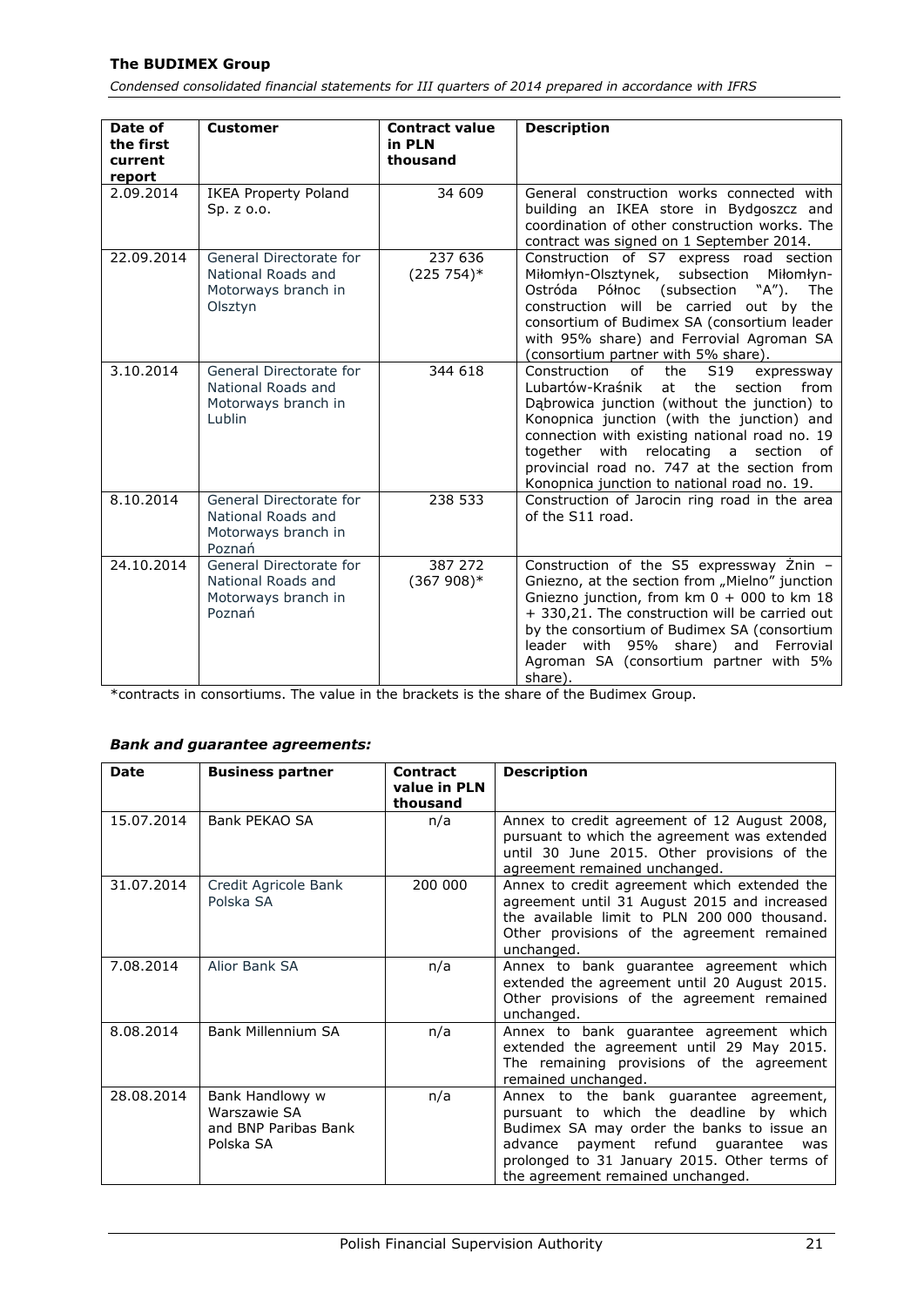*Condensed consolidated financial statements for III quarters of 2014 prepared in accordance with IFRS*

| <b>Date</b> | <b>Business partner</b>       | <b>Contract</b><br>value in PLN<br>thousand | <b>Description</b>                                                                                                                                                                 |
|-------------|-------------------------------|---------------------------------------------|------------------------------------------------------------------------------------------------------------------------------------------------------------------------------------|
| 28.08.2014  | BNP Paribas Bank Polska<br>SA | n/a                                         | Annex to the Guarantee Line Agreement,<br>pursuant to which the validity of that line was<br>prolonged until 15 February 2015. Other terms<br>of the agreement remained unchanged. |

#### *Significant contracts:*

**On 27 October 2014** SPV-BN 2 Sp. z o.o. changed its name to Poznańskie Przedsiębiorstwo Inwestycyjne Sp. z o.o.

### <span id="page-22-0"></span>**9. Issue, redemption and repayment of debt and equity securities**

In the third quarter of 2014 Budimex SA and Group companies did not issue, redeem or repay equity or debt securities outside Budimex Group.

# <span id="page-22-1"></span>**10. The Management Board's position on the feasibility of results stated in the financial forecasts published earlier for the year in view of the financial results presented in the quarterly report in relation to the projected results**

Budimex SA did not publish any forecasts.

# <span id="page-22-2"></span>**11. Statement of ownership of shares of Budimex SA or rights to such shares held by the managing or supervisory persons of Budimex SA as at the date of publication of this report together with indication of changes in the ownership in the third quarter of 2014**

As at the date of publication of the report members of the Management Board and Supervisory Board of Budimex SA held the following number of shares:

| Marcin Wegłowski  | (Management Board member)           | 2 830 shares |
|-------------------|-------------------------------------|--------------|
| Marek Michałowski | (chairman of the Supervisory Board) | 3 900 shares |

<span id="page-22-3"></span>Above mentioned members of the Management Board and Supervisory Board do not own share options of the company. As at the date of publication of this report other managing and supervisory persons of Budimex SA do not hold its shares or share options. There was no change in the status of ownership from the date of publication of the report for the half-year of 2014, i.e. 29 August 2014.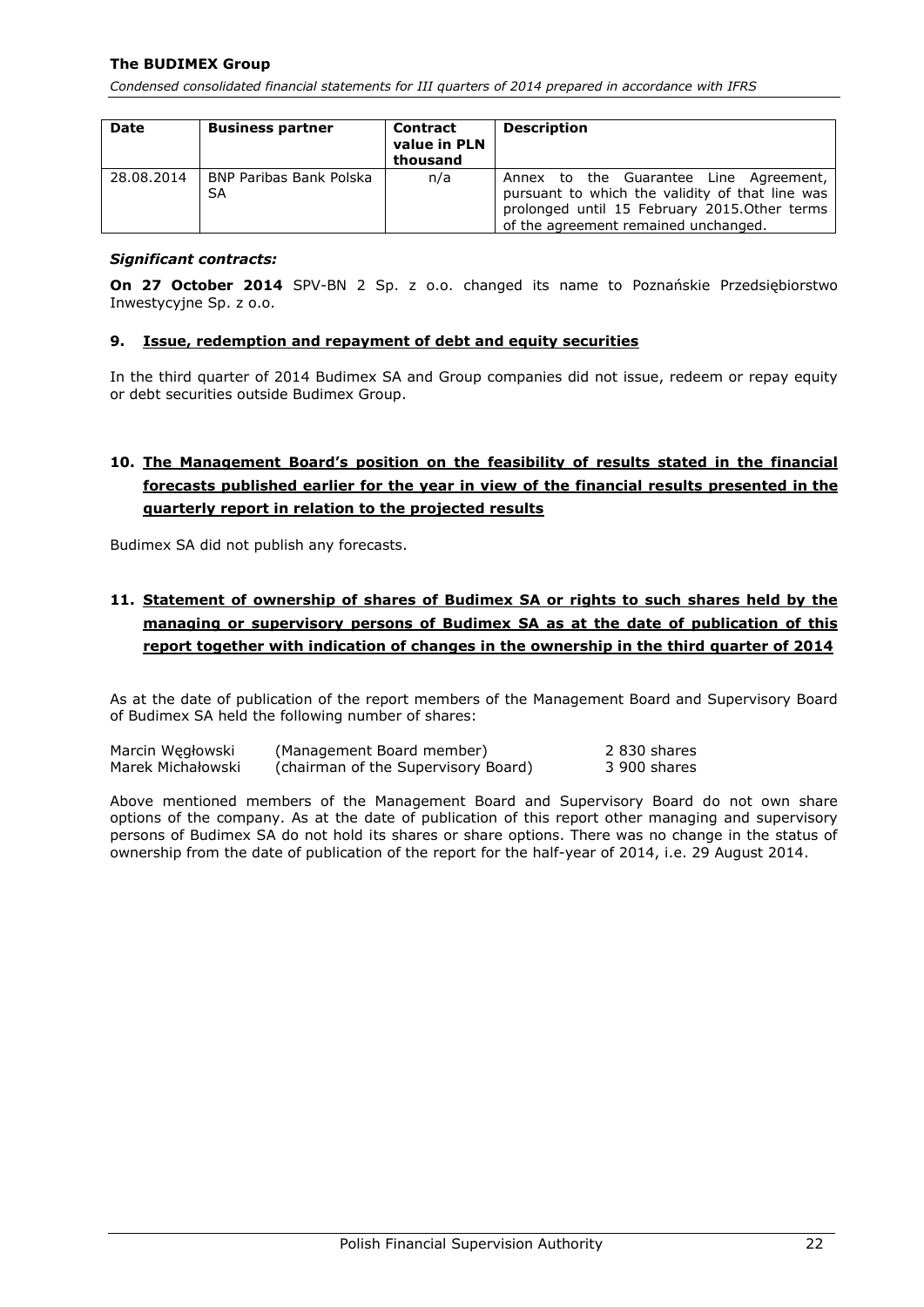# **12. Proceedings pending as at 30 September 2014 before court, competent arbitration body or any public administration authority**

The total value of legal proceedings in progress in respect of liabilities and receivables as at 30 September 2014 was PLN 506 088 thousand and exceeded 10% of the equity of Budimex SA, which amounts to PLN 390 600 thousand. Excess of the value of proceedings against Group companies over proceedings relating to claims of Group companies amounted to PLN 66 290 thousand.

In accordance with information in the possession of Budimex SA, the total value of legal proceedings in progress in respect of liabilities of Budimex SA and its subsidiaries as at 30 September 2014 was PLN 286 189 thousand. These proceedings involve the Group companies' operating activity.

The proceedings in the highest value case are pending before the Court of Arbitration at the Polish Chamber of Commerce in Warsaw, which involve the Ferrovial Agroman SA consortium members: Budimex SA and Estudio Lamela S.L. (FBL Consortium) and Przedsiębiorstwo Państwowe "Porty Lotnicze" (PPL). The litigation is the result of PPL serving a notice rescinding the contract for the development and modernization of Terminal 2 of the Warsaw Frederic Chopin International Airport.

Initially, the proceedings related solely to the claim filed on 24 January 2008 by the FBL Consortium, in relation to bank guarantees realised by PPL groundlessly, which were given as a performance warranty for a total amount of PLN 54 382 thousand. The claim was finally settled in the verdict of the Arbitration Court in Warsaw of 23 August 2012. The total value of the claim awarded under the verdict and the amount of statutory interest for late payment was PLN 87 920 thousand (the amount attributable to Budimex SA was PLN 35 168 thousand, of which PLN 21 612 thousand as reimbursement of the performance bond). The court enforcement officer transferred that amount to the Budimex SA's bank account indicated on 28 September 2012. After the Supreme Court dismissed the appeal filed by PPL, the execution carried out became final and PPL can no longer require from the FBL Consortium the repayment of the amounts awarded in a partial verdict.

In the course of the case at the Arbitration Court PPL filed a counter-claim of a total amount of PLN 135 719 thousand, covering claims for the redress of damage, including lost benefits, return of unjust enrichment and liquidated damages. On 31 July and 26 October 2009, PPL filed to the Court of Arbitration subsequent statements of claim including extension of the counter-claim, amending the original amount of the counter-claim from PLN 135 719 thousand to PLN 280 894 thousand. As a result of subsequent procedural steps, in August 2012, PPL's claim was raised to PLN 298 892 thousand. According to the value of the shares set forth in the consortium agreement, the risk allocated to Budimex SA does not exceed the total of PLN 119 556 thousand.

In the opinion of Budimex SA, all the claims under the counter-suit are groundless. Consequently, on 21 October 2008, the FBL Consortium filed a response to the counterclaim, which contained a motion to dismiss the action in its entirety, together with the statement on the groundlessness of PPL's claims. The court already heard all the witnesses summoned by the plaintiff and the mutual plaintiff on the circumstances contained in the counter-claim of PPL. The last remaining motion as to evidence in respect of that part of the proceedings is an expert's opinion. However, this proof can be performed only when the court closes the hearing of evidence on the plaintiff's claims. The findings of an expert opinion regarding the claims of the FBL Consortium will in fact influence the scope of the PPL's claims and, consequently, the extent of the evidence in support of them.

Regardless of PPL's counter-claim and in accordance with former announcements, on 27 February 2009 the Consortium FBL submitted a statement of claim including an extension of the main claim by the amount of PLN 216 458 thousand, covering: remuneration for the works performed, but not paid by Investor, remuneration for additional works, and reimbursement for the retained amounts and interest on late payments. Under the consortium contract, the share of Budimex SA in the claim amounts to PLN 86 583 thousand.

On 27 May 2010, the Court of Arbitration issued a decision under which the evidence from the expert's opinion regarding the evaluation of reasonableness of the PPL claims was accepted (except for any amounts sought at that stage). The expert appointed by the Court of Arbitration, Grupa BS Consulting, started to work at the end of 2010. There were several meetings with proxies of parties and the expert and there was an inspection of the airport objects with the participation of the aforementioned expert in March 2011. Technical opinion prepared by the expert, that was delivered to proxies of both parties on 29 July 2011, represented the result of his work. The parties made comments, remarks and detailed questions to the opinion prepared by the expert. Upon taking these into consideration, the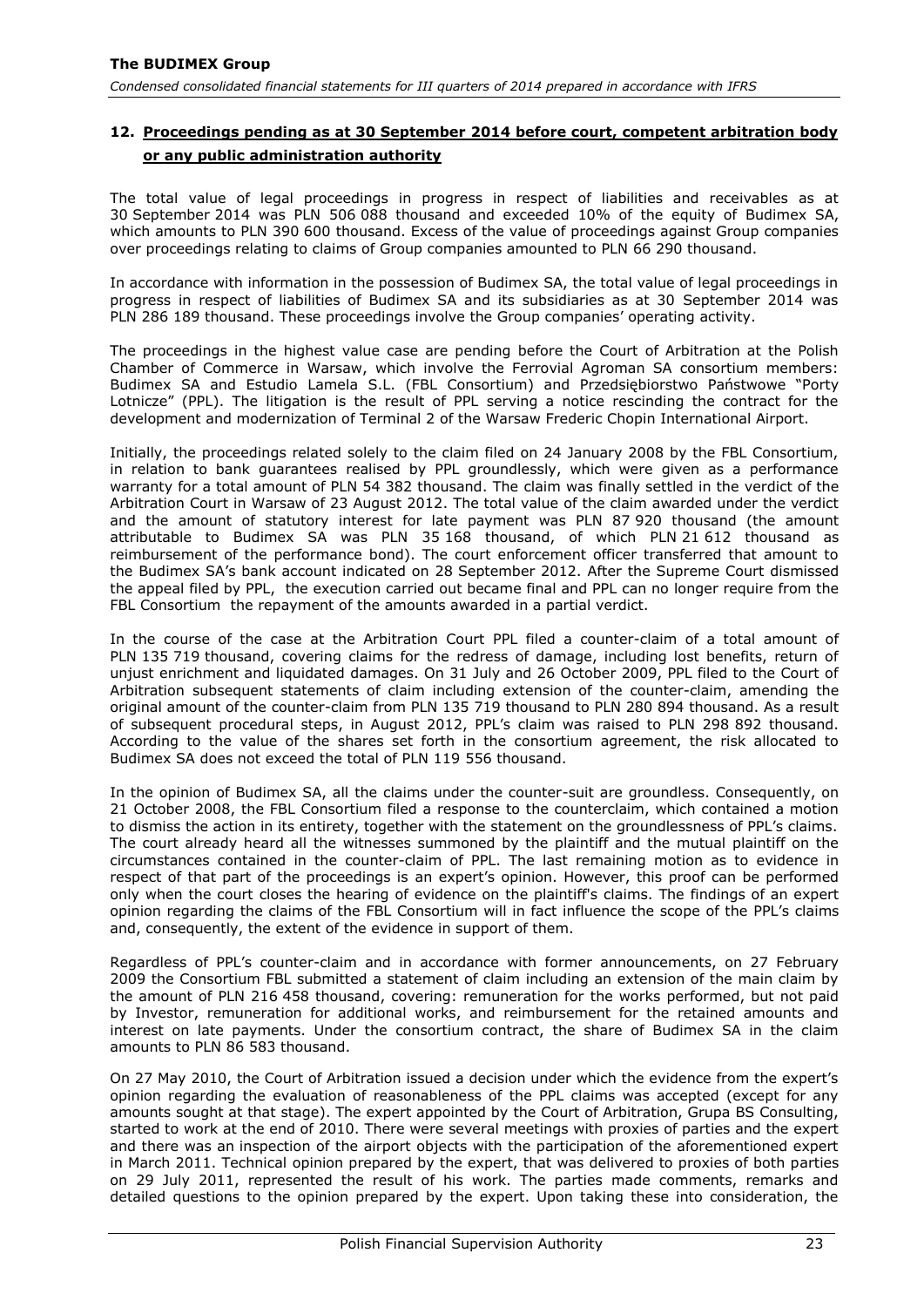expert prepared his final supplementary opinion at the end of March 2012. The assessment indicated in the opinion was favourable for the FBL Consortium as it, among other things, confirmed that the FBL Consortium was entitled to postpone the work completion deadline.

Due to completion by the expert of work on the assessment of the validity of PPL's claims, the court ordered both parties to present final calculations of their claims, taking into account the expert's views expressed in the opinion. As a result, PPL extended the claim as stated above to PLN 298 892 thousand, and the value of the FBL Consortium's claim remained unchanged.

Pursuant to a decision of the Arbitration Court dated 28 January 2013 and based on a site inspection performed in July 2013, the expert, i.e. Grupa BS Consulting was to draft an opinion on assessment on value of claims submitted by the FBL Consortium in the extended claim by the end of October 2013. Since the expert did not draft the opinion on time, at the hearing held on 20 December 2013 the Arbitration Court made a decision on appointment of a new expert. Currently, the parties are awaiting the Court's decision on the appointment of a new expert from the applications received. It is anticipated that the selection process of an expert will be completed by the end of the year.

The Management Board is of the opinion that the final verdict of the Court of Arbitration will be favourable to the FBL Consortium.

On 16 December 2010, Tomasz Ryskalok and Rafał Ryskalok, conducting business activity as a civil law partnership under the name Cerrys s.c., with its registered office in Wykroty, filed a lawsuit against Budimex SA for payment of a contractual penalty for delay in the removal of defects identified during the warranty period. The lawsuit concerns the construction of a concrete plant in line with agreement concluded on 19 May 2003 with the value of the agreement amounting to PLN 4 189 thousand. The value of the subject matter of the lawsuit is PLN 90 000 thousand including contractual interest calculated from 19 October 2006 until the day of payment. In the opinion of Budimex SA, the claim constituting the subject matter of the argument is absolutely groundless and there is no basis, either formal or factual, for considering it (the deadline for submitting the claims in question expired, the limit concerning contractual penalties - i.e. up to 15 per cent of the value of the agreement - has not been taken into account, and the defect is not material). To date, there have been several hearings during which witnesses for the claimant and defendant were examined. Having heard the parties, on 19 December 2013, the Court issued a decision, in which it accepted evidence from an expert's opinion, who should evaluate the reasonableness of the claims. In June 2014 the building was viewed. Until the date this report the expert's opinion has not been drafted yet.

Another material in value legal proceedings relate to the claim filed on 5 March 2008 by Miejskie Wodociągi i Kanalizacja w Bydgoszczy Sp. z o.o. requesting that the amount of PLN 25 252 thousand be awarded jointly and severally against the consortium to which the Budimex SA and Budimex Dromex SA belonged. The claim relates to the replacement contractor costs incurred by the investor when the consortium rescinded the contract. The share of the companies in the consortium was 90 per cent, therefore the value of the claim for which the Company is presently liable is PLN 22 727 thousand. The court ended examination of witnesses of both parties, and then heard the parties. On 6 February 2014, the court accepted evidence from the construction expert opinion with regard, inter alia, to: assessment of quality and value of works completed by the defendant, the scope and completeness of works to be performed as well as value of corrections. The expert opinion was made and according to the defendant it is beneficial for him. This assessment is confirmed by the plaintiff's action, who filed for the appointment of a new expert. Currently the parties are waiting for the Court to examine the plaintiff's application and to set the next hearing date.

As at the date of this report the final outcome of other proceedings is not known.

<span id="page-24-0"></span>Total value of legal proceedings in respect of receivables due to Budimex SA and its subsidiaries as at 30 September 2014 amounted to PLN 219 899 thousand. The proceedings relate mainly to the recovery of overdue receivables from business partners and to additional claims in respect of construction work performed. Apart from the above described case filed by FBL Consortium against PPL, there are no other proceedings whose value would be higher than 10% of the equity of Budimex SA. As at the date of this report their final outcome is not known.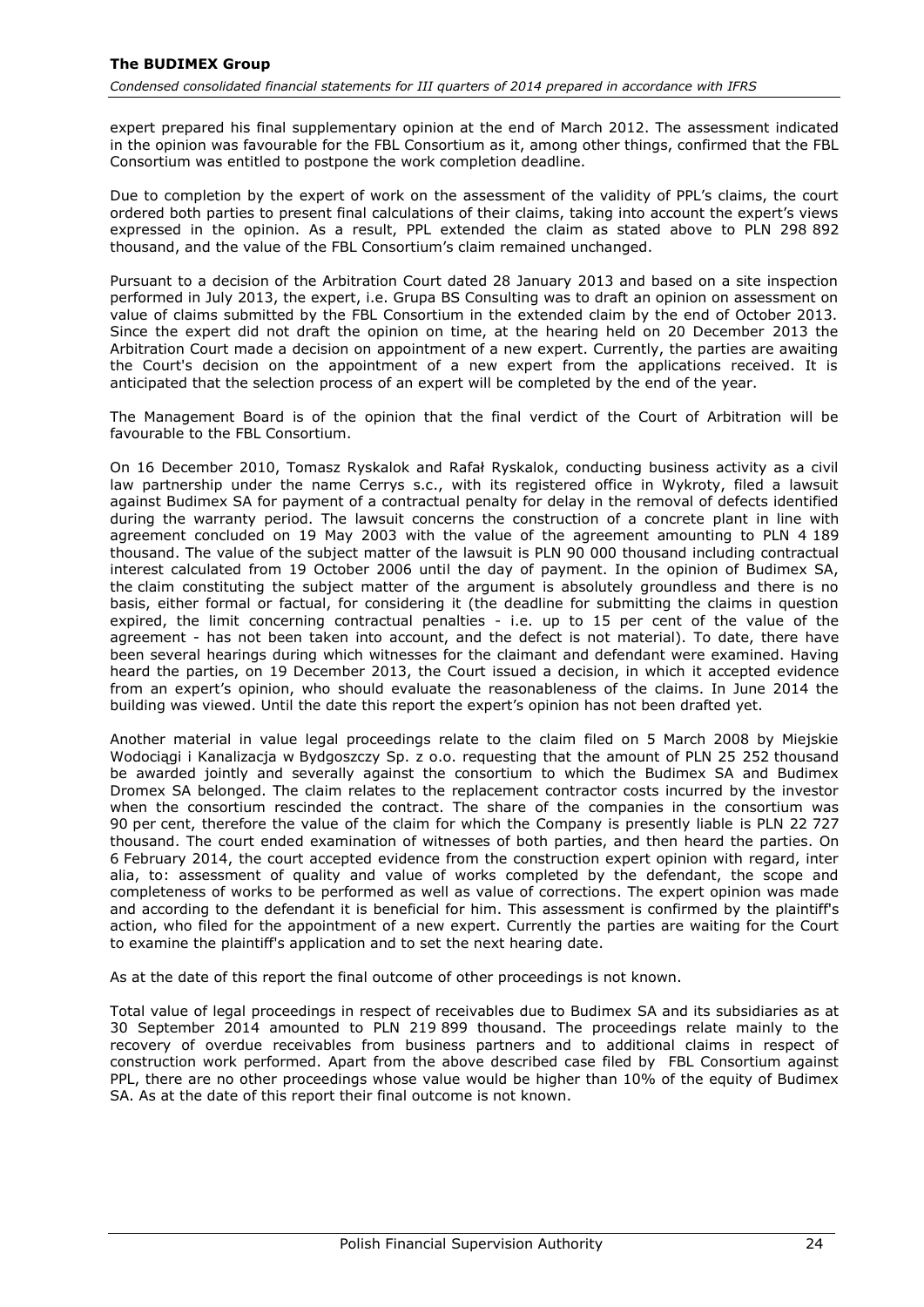*Condensed consolidated financial statements for III quarters of 2014 prepared in accordance with IFRS*

#### **13. Contingent liabilities and contingent receivables**

|                                                | 30 September<br>2014 | 31 December<br>2013<br>(in PLN thousands) |  |
|------------------------------------------------|----------------------|-------------------------------------------|--|
|                                                | (in PLN thousands)   |                                           |  |
| <b>Contingent receivables</b>                  |                      |                                           |  |
| From related parties, of which:                |                      |                                           |  |
| - quarantees and suretyships received          |                      |                                           |  |
| - bills of exchange received as security       |                      |                                           |  |
| From related parties, total                    |                      |                                           |  |
| <b>From other entities</b>                     |                      |                                           |  |
| - guarantees and suretyships received          | 347 805              | 353 159                                   |  |
| - bills of exchange received as security       | 9 1 1 2              | 13 074                                    |  |
| From other entities, total                     | 356 917              | 366 233                                   |  |
| Other contingent receivables                   |                      |                                           |  |
| <b>Total contingent receivables</b>            | 356 917              | 366 233                                   |  |
| <b>Contingent liabilities</b>                  |                      |                                           |  |
| To related parties, of which:                  |                      |                                           |  |
| - guarantees and suretyships issued            | 5 4 8 8              | 3 5 6 6                                   |  |
| - bills of exchange issued as performance bond |                      |                                           |  |
| To related parties, total                      | 5 4 8 8              | 3566                                      |  |
| To other entities, of which:                   |                      |                                           |  |
| - guarantees and suretyships issued            | 1 676 418            | 1 497 507                                 |  |
| - bills of exchange issued as performance bond | 5814                 | 8 7 3 3                                   |  |
| To other entities, total                       | 1682232              | 1506240                                   |  |
| Other contingent liabilities                   | 135 010              | 143 180                                   |  |
| <b>Total contingent liabilities</b>            | 1822730              | 1652986                                   |  |
| <b>Total off-balance sheet items</b>           | (1465813)            | (1286753)                                 |  |

Contingent receivables represent guarantees issued by banks and other financial institutions to the companies of the Budimex Group as security for the potential claims the Group may file against its business partners in respect of the construction contracts in progress.

Contingent liabilities represent guarantees and suretyships issued by banks to business partners of the Group as security for the potential claims they may be filed against the Group in respect of the construction contracts in progress. Banks are entitled to recourse the underlying claims to Group companies. Guarantees issued to the Group's customers represent an alternative, to the retentions held, method of securing potential claims of customers.

The bills of exchange issued represent a security for the settlement of liabilities towards the strategic suppliers of the Group, while the bills of exchange received and recognized under contingent assets (receivables) represent security for the repayment by the Group customers of the amounts due to the Group.

Other contingent liabilities include among others voluntary acceptance of enforcement constituting a security of payment up to the amount of PLN 135 010 thousand due and payable in the case of improper performance of obligations by Budimex SA under the acquisition agreement concerning shares of Przedsiębiorstwo Napraw Infrastruktury Sp. z o.o.